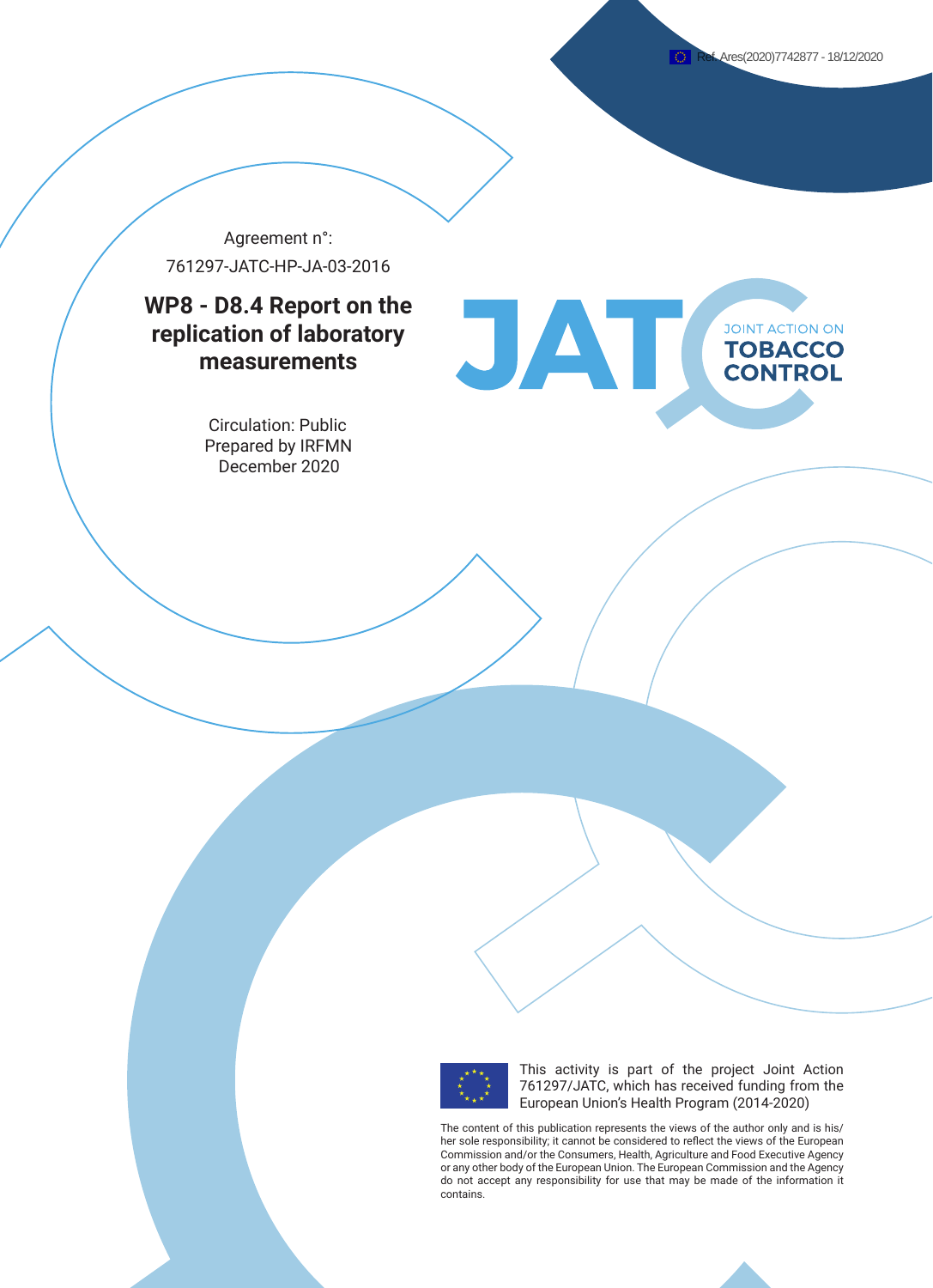|               | Version Date of creation Title |                                               | Handling                                             |
|---------------|--------------------------------|-----------------------------------------------|------------------------------------------------------|
|               | 20/11/2020                     | Initial document                              | WP8 IRFM partners                                    |
| $\mathcal{P}$ | 16/12/2020                     | First D 8.4 draft                             | WP8 Objective leaders.                               |
| 3             | 17/12/2020                     | Final draft approved by WP8 objective leaders | <b>WP8 Partners</b><br><b>JATC Coordination Team</b> |

# **Table of contents**



 $\overline{a}$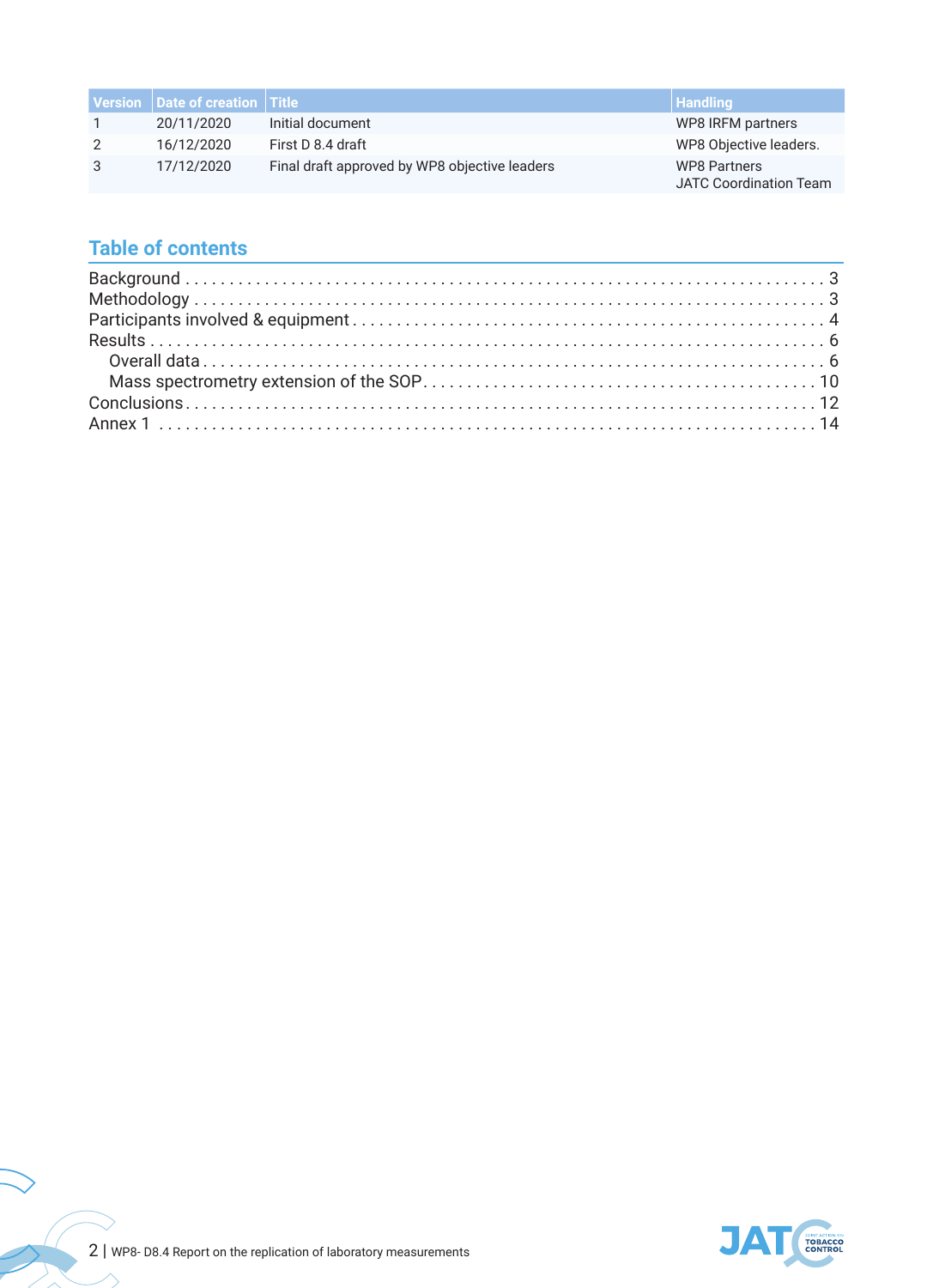# **Background**

Specifically, for tobacco control, the work programme notes that "Reporting, assessing and regulating tobacco ingredients are important aspects of an effective and comprehensive tobacco control policy which contributes to the broad objective of promoting good health, reducing tobacco related disease and deliver real benefits to citizens".

Laboratory measurements are essential for effective application of various provisions of Directive 2014/40/EU of the European Parliament and of the Council of 3 April 2014 (the Tobacco Products Directive, TPD)

In Work Package 8 (WP8) -Laboratory verification, collaboration and analyses- in order to support the building up of appropriate laboratory capacity, to verify the submitted data and support the enforcement, we aimed to identify, organise and network the laboratory capacities across EU MS and work to develop homogenised approaches in product evaluation.

Original Objective WP8 Objective 3 -To develop collaborations and communication with other international activities on tobacco laboratory assessment- was designed to review laboratory activities routinely performed by MS competent authorities, critically evaluating the quality of these activities and the independence of the corresponding laboratories. Available analytical data was to be processed using pooled- or meta-analytical approaches with the purpose of making comparisons between the same products measured through different laboratories.

During internal meetings of WP8 partners, conferences and meeting of former GoToLab members, it appeared that collection of original data from EU labs was not feasible, due to different national rules within EU about data disclosure.

For this reason, during the 2nd JATC Interim Meeting that took place in Brussels (4-5/2/2020), and during the 2nd Internal meeting (switched to a TC meeting due to the COVID pandemic), we decided to move to a strategy to obtain original data instead of routine data. Since JATC was not providing funds to perform chemical analyses, we organized a collaborative project, among MS independent laboratories, in order to be able to review quality of laboratory activities, and to perform replicate measurements on data across laboratories.

At present, we obtained both these information from a large number of EU independent labs, that allowed to assess comparability across them (obj.2 for D 8.3), and we achieved collaboration and communication also with other international activities (GoToLab & TobLabNet) to enhance collaboration on the area of tobacco evaluation (obj.3, D8.4).

# **Methodology**

During the 2nd JATC Interim Meeting which took the week 4-5/2/2020 in Brussels, attended by representatives of the majority of the Institutions that participate in JATC (beneficiaries & collaborating partners), we proposed the following strategy to acquire data from laboratories within EU, through a collaborative exercise, an Inter-laboratory Test, named "Am I doing It Right?".

The method conceived was a multi-step design based on:

- 1. developing an EU Standard Operating Procedure (SOP) for a simple and cheap analysis (nicotine in e-liquids);
- 2. involve independent laboratories, identified during previous work (see D8.2) on a voluntary basis;
- 3. acquire real data and analyse results in order to understand quality and inter-laboratory variability of EU MS data.

Nicotine has been chosen because of new method proposal. ISO NP 4352 was undergoing at the time, on nicotine, glycerol and propylene glycol by HPLC/MS, but since nicotine in e-liquids was

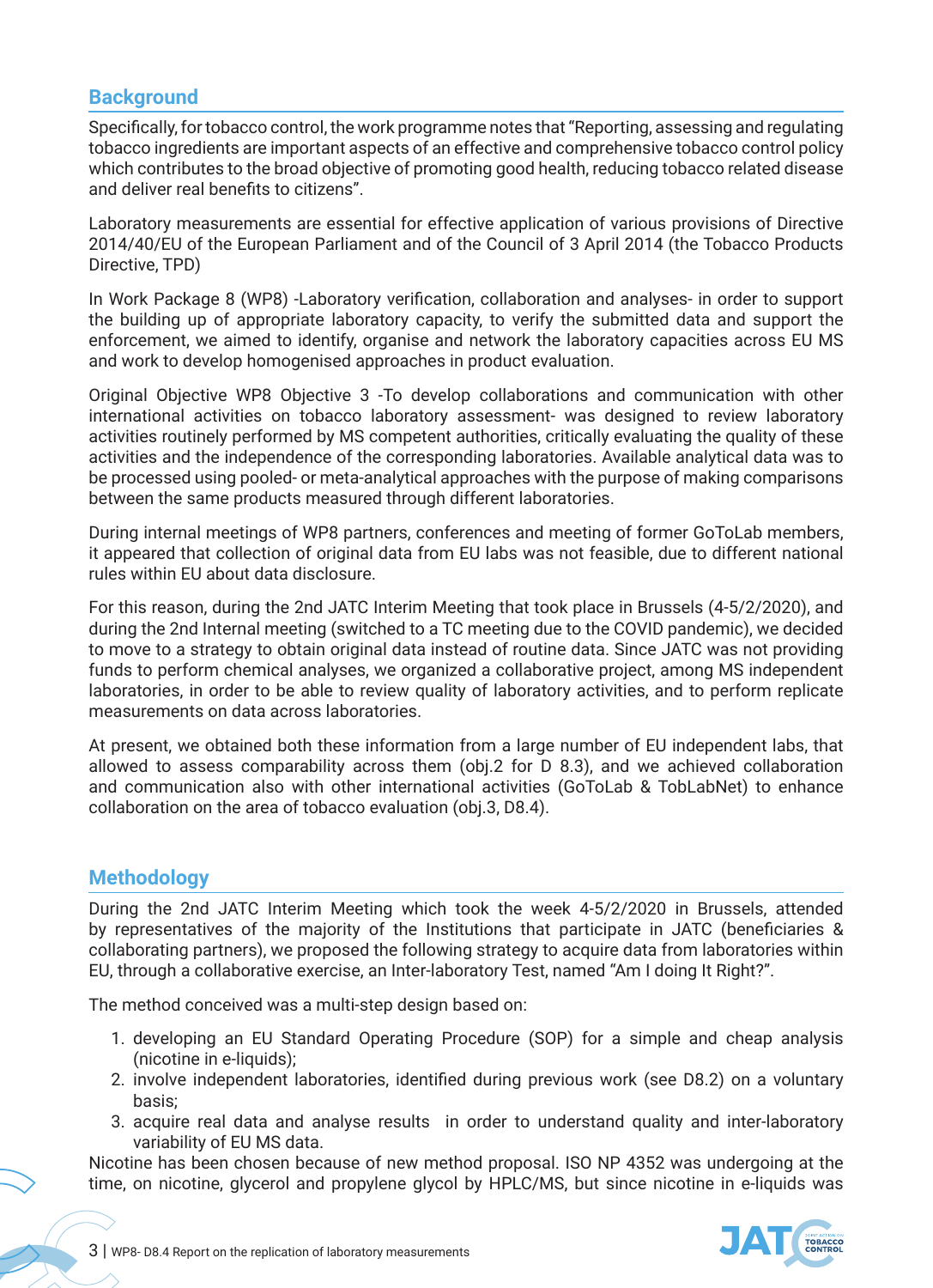analysed by an ISO method designed for world-wide needs, while in EU we have nicotine limitation at 20 mg/mL, a new method was necessary in order to encounter EU needs. Moreover, nicotine is an analyte that laboratories perform already and it could be performed with minimal time and economical efforts by independent laboratories.

Another activity has been the basis for Objective 3: to develop collaborations and communication with other international activities on tobacco laboratory assessment, which is the main subject of this Deliverable 8.4.

A **main deviation** occurred from the original project: as already explained, in order to obtain information relative to laboratories performing analysis on tobacco and e-cigarettes, understand laboratory capacity and the quality of their activities, original data were needed. However, since it was not feasible, due to different national rules within EU about data disclosure, we decided to move to a new strategy and collect original data instead of routine data. This lead to the approach described in Deliverable 8.3 and to the development of a Standard Operating Procedure, which is now becoming an official WHO TobLabNet method (WHO TobLabNet SOP 1, Fig. 1)

Figure 1: Cover page of JATC-SOP developed and the draft of the WHO SOP 11 that is based on the results obtained in JATC-SOP



# **Participants involved & equipment**

**Participants involved & equipment** of nicotine, glycerol and propylene glycol were sent in replicates to the 31 laboratories participating to the study, 32 if we also consider Istituto di Ricerche Farmacologiche Mario Negri in Milan which prepared the samples. They were asked to analyse these e-liquids with the method, described in the provided SOP and study protocol, and to send back their results in order to evaluate repeatability and reproducibility of the different laboratories participating to the study and in this way obtain reproducibility of the different laboratories participating to the study and in this way information on their capabilities, quality and defined capacity. information on their capabilities, quality and defined capacity. As previously described in Deliverable 8.3, five test samples of e-liquids with different concentrations

Laboratory involved were: Laboratory involved were:

at EU independent leboratories 17 different EU independent laboratories

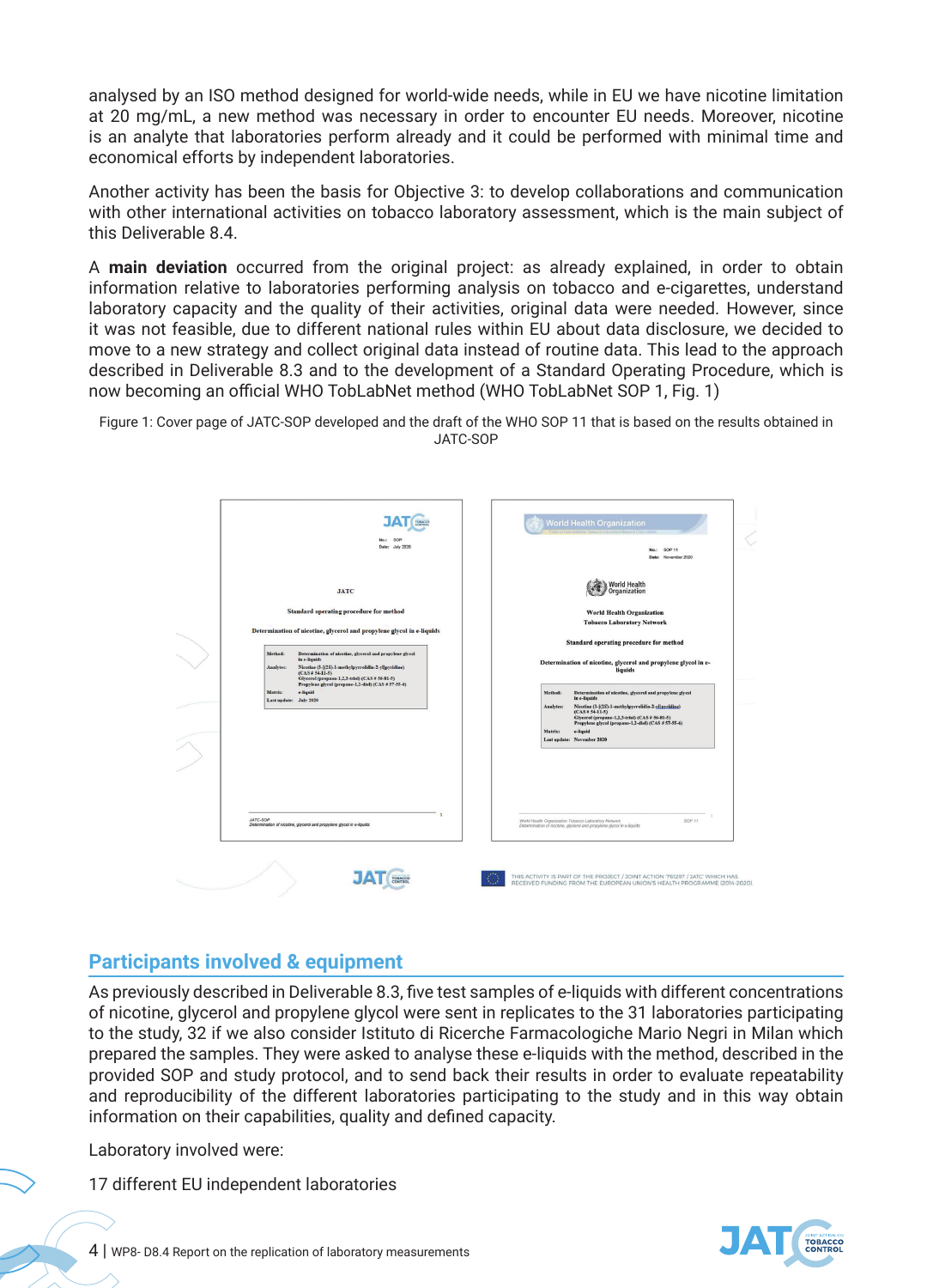# 27 considering TobLabNet laboratories

32 considering academic participants

Countries involved were:

Germany, Belgium, The Netherlands, Spain, Greece, Ireland, Latvia, France, Luxembourg, Slovenia, Hungary, Italy for JATC and USA, Indonesia, Costa Rica, Burkina Faso, Japan, China, South Korea, Bulgaria, and Singapore.

In some cases, more than one laboratory for each country participated. They were asked to fill in a sheet with their results and to indicate the instrumentation used for the analysis.

The following table shows instrumentation used by each participant: most of them used GC-FID, which was the main approach prescribed by the SOP. However, it was suggested that different instrumentation could be used, as for example GC-MS. Some participant decided to use GC-MS or both GC-MS and GC-FID. One of the participants also used LC-MS for nicotine. This table was already presented in D8.3, but it has been updated, since new participants reported their results (Table 1).

All raw data is reported in Annex 1.

Statistical evaluation was conducted both on GC-FID and GC-MS results and showed that, even if results from mass spectrometry are less in number than those for flame ionization detector, they are comparable in reproducibility and repeatability, as shown in Deliverable 8.3, GC-MS can be considered a valid alternative to GC-FID. This is very important since in this way more laboratories with different equipment could be involved. Moreover, GC-MS can be used to easily analyse other components, such as flavours in e-liquids.

| Lab code          | <b>Detector</b> | <b>Type of GC column</b>                                                                       | <b>Details</b>                       |
|-------------------|-----------------|------------------------------------------------------------------------------------------------|--------------------------------------|
| Lab <sub>1</sub>  | <b>FID</b>      | Agilent DB-ALC1 (30 m x 0,32 mm, 1,8 µm) + Zebron<br>Guardcolumn (0,320 mm x 10 m)             |                                      |
| Lab <sub>2</sub>  | <b>FID</b>      | HP Innowax (30 m x 250 µm x 0.25 µm)                                                           |                                      |
| Lab <sub>3</sub>  | <b>FID</b>      | Agilent DB-ALC1 (30 m x 0.32 mm, 1.8 µm)                                                       |                                      |
| Lab <sub>4</sub>  | <b>FID</b>      | Factor Four, VF-17, 30 m x 0.53 mm ID DF=1.00                                                  |                                      |
| Lab <sub>5</sub>  | <b>FID</b>      | Agilent DB-ALC1 (30 m x 0,32 mm, 1,8 µm)                                                       |                                      |
| Lab 6             | <b>FID</b>      | Capillary HP INNOWAX 30m x 0,250mm                                                             |                                      |
| Lab <sub>7</sub>  | <b>FID</b>      | Agilent DB-ALC1 (30 m x 0,32 mm, 1,8 µm)                                                       |                                      |
| Lab <sub>8</sub>  | <b>FID</b>      | DB-35 capillary                                                                                |                                      |
| Lab <sub>9</sub>  | <b>FID</b>      | Agilent DB-ALC1 (30 m x 0,32 mm, 1,8 µm)                                                       |                                      |
| Lab <sub>10</sub> | <b>FID</b>      | CP-Wax 57 CB 50 m x 0,32 mm                                                                    |                                      |
| Lab $11/$         | <b>MS</b>       | Capillary VF-35 Ms 30m x 0.25 mm x 0.25 µm                                                     | For nicotine                         |
| Lab MS1           | <b>FID</b>      | Capillary 5 Ms 60m x 0.25 mm x 0.25 $\mu$ m                                                    | For glycerol and propylene<br>glycol |
| Lab <sub>12</sub> | <b>FID</b>      | Agilent DB-ALC1 (30 m x 0.32 mm, 1.8 µm)                                                       |                                      |
| Lab <sub>13</sub> | <b>FID</b>      | ZB-BAC1 30m x 0.32mm x 1.80um                                                                  |                                      |
| Lab $14/$         | <b>FID</b>      | Restek GC Columns Rtx®VMS (30 m x 0,53 mm ID; 3 µm)                                            | Pipetting e-liquids                  |
| Lab MS2           |                 |                                                                                                | Weighting e-liquids                  |
|                   | <b>MS</b>       | DB-1701 / Capillary Column / 60m x 0.25mm x 0.25µm                                             | Pipetting e-liquids                  |
|                   |                 |                                                                                                | Weighting e-liquids                  |
| Lab <sub>15</sub> | <b>FID</b>      | HP-Innowax                                                                                     |                                      |
| Lab MS3           | <b>MS</b>       | Agilent DB-ALC1 (30 m x 0.32 mm, 1.8 µm)                                                       |                                      |
| Lab MS4           | <b>MS</b>       | 1. Agilent DB-ALC1 (30 m x 0.32mm, 1.8 µm) and<br>2. ZB-WAXplus column (30m x 0.25mm x 0.25um) |                                      |
| Lab <sub>16</sub> | <b>FID</b>      | Agilent DB-ALC1 (30 m x 0.32 mm, 1.8 µm)                                                       |                                      |
|                   |                 |                                                                                                |                                      |

Table 1: Laboratories codes and equipment used in analytical method

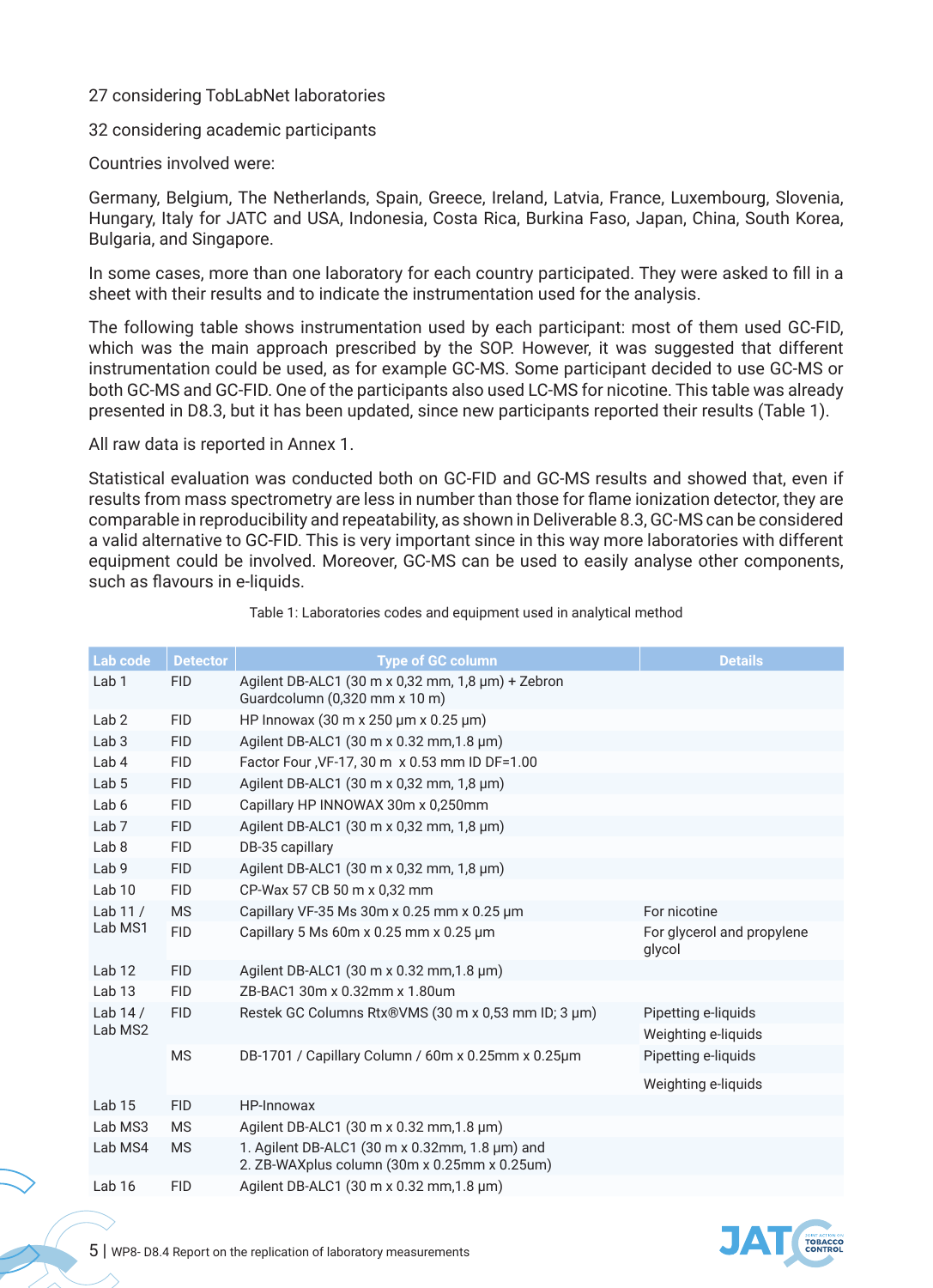| Lab MS5           | <b>MS</b>   | Restek Rtx-BAC1, 30 m, 0.32 mm, 1.8 m, 5 inch format (Cat No<br>18003-Rtx-BAC1)             |                                                                  |
|-------------------|-------------|---------------------------------------------------------------------------------------------|------------------------------------------------------------------|
| Lab 17            | FID.        | HP-PLOT/Q 30m x 40 um x 0,530 mm                                                            |                                                                  |
| Lab 18            | <b>FID</b>  | Agilent Capilllaire HP-5% phenyl methyle siloxane (30 m x 0,32)<br>$mm \times 0.25 \,\mu m$ |                                                                  |
| Lab 19            | <b>FID</b>  | Agilent DB-ALC1 $(30 \text{ m} \times 0.32 \text{ mm}, 1.8 \text{ µm})$                     |                                                                  |
| Lab 20 $/$        | FID.        | Agilent DB-ALC1 $(30 \text{ m} \times 0.32 \text{ mm}, 1.8 \text{ µm})$                     |                                                                  |
| Lab MS5           | <b>MSMS</b> | Atlantis T3 3um, 2.1 x 150mm                                                                | Liquid chromatography (rather<br>than $GC$ ) – only for nicotine |
| Lab 21            | FID.        | Agilent DB-ALC1 (30 m x 0.32 mm, 1.8 µm)                                                    |                                                                  |
| Lab <sub>22</sub> | <b>FID</b>  | Capillary Innovax 30 m                                                                      |                                                                  |
| Lab 23 $/$        | <b>FID</b>  | Agilent DB-ALC1 $(30 \text{ m} \times 0.32 \text{ mm}, 1.8 \text{ µm})$                     |                                                                  |
| Lab MS6           | <b>MS</b>   | DB-WAX 30m x 0.32mm, 0.25um                                                                 |                                                                  |
| Lab MS7           | <b>MS</b>   | Capillary column 5% Phenyl Polysilphenylene-siloxane                                        |                                                                  |
| Lab <sub>24</sub> | <b>FID</b>  | Agilent DB-ALC1 (30 m x 0.32 mm, 1.8 $\mu$ m)                                               |                                                                  |
| Lab MS8           | <b>MS</b>   | Agilent DB-UI 8270D (30 m × 0.250 mm, 0.25 µm)                                              |                                                                  |
| Lab MS11          | <b>MS</b>   | Restek Rtx- BAC PLUS 1 (30m, 0,32mmID, 1,8um df)                                            |                                                                  |

# **Results**

### **Overall data**

Statistical analysis was conducted on results in order to exclude outliers and evaluate laboratory capacity and consistency of results. In Deliverable 8.3, reproducibility and repeatability were reported. This time, in order to evaluate replication of laboratory measurements, we reported z-scores, calculated for both GC-FID and GC-MS results (Table 2; Table 3; Table 4).

Briefly, z-score is  $z = (x-\mu)/\sigma$ , where x is the raw score,  $\mu$  is the population mean, and  $\sigma$  is the population standard deviation.

The z-score is a description of the mean for each sample of each lab in comparison to the overall mean for the specific component of the sample. It evaluates how many standard deviations results are away from the mean. If a z-score is equal to 0, it is on the mean, if a z-score is equal to -2, participant's results are 2 standard deviations below the mean.

When a participant reports a z-score above 3,0 or below -3,0, the result should be considered as an "action signal" (unsatisfactory). Likewise, a z-score above 2,0 or below -2,0 should be considered as a "warning signal" (questionable). Figures show z-scores values for the different laboratories with reference to the warning and action signals (Figure 1; Figure 2; Figure 3).

The z-score table will help to determine if results reported using other measurement techniques than prescribed in the SOP can also be used for the determination of the components. This is useful since repeatability and reproducibility were calculated only for data reported using the equipment as prescribed in the SOP (GC-FID), and data reported using other equipment as prescribed in the SOP (e.g. GC-MS) were not included in the repeatability and reproducibility.

| <b>Nicotine</b>  |                 |                 |                 |                 |                 |  |  |
|------------------|-----------------|-----------------|-----------------|-----------------|-----------------|--|--|
| Lab code         | <b>Sample A</b> | <b>Sample B</b> | <b>Sample C</b> | <b>Sample D</b> | <b>Sample E</b> |  |  |
|                  | z-score         | <b>Z-score</b>  | <b>Z-score</b>  | <b>z-score</b>  | z-score         |  |  |
| Lab <sub>1</sub> | 0,38            | $-0,19$         | $-0,30$         | $-0,35$         | $-0,27$         |  |  |
| Lab <sub>2</sub> | $-0.24$         | $-0,16$         | $-0.23$         | $-0.26$         | $-0,31$         |  |  |
| Lab <sub>3</sub> | $-0,26$         | 0,01            | $-0,40$         | $-0,16$         | $-0.45$         |  |  |

Table 2: z-scores for nicotine (in yellow questionable results and in red unsatisfactory results)

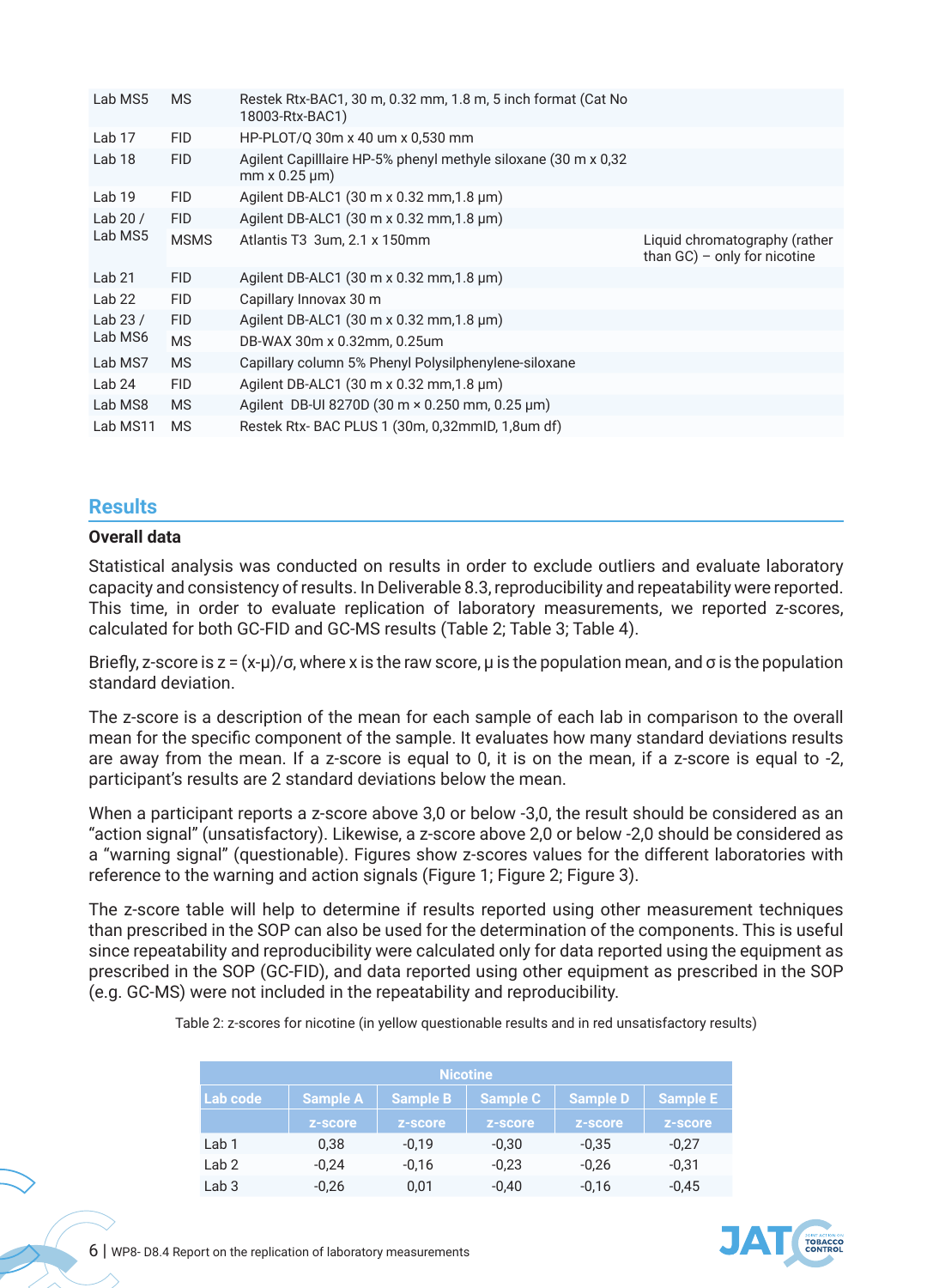| Lab 4             | $-0,63$ | $-0,67$ | $-0,52$ | $-0,40$ | $-0,36$ |
|-------------------|---------|---------|---------|---------|---------|
| Lab <sub>5</sub>  | 2,65    | 1,32    | 0,29    | $-0,06$ | 0,09    |
| Lab <sub>6</sub>  | $-0,48$ | 0,11    | 4,78    | 4,62    | 4,96    |
| Lab <sub>7</sub>  | $-0,52$ | $-0,28$ | $-0,42$ | $-0,34$ | $-0,48$ |
| Lab <sub>8</sub>  |         | $-0,58$ | $-0,40$ | $-0,35$ | $-0,31$ |
| Lab <sub>9</sub>  | $-0,07$ | 0,10    | 0,02    | 0,04    | $-0,06$ |
| Lab <sub>10</sub> | $-0,24$ | 0,56    | $-0,15$ | $-0,35$ | $-0,31$ |
| Lab <sub>12</sub> |         | $-0,12$ | $-0,29$ | 0,35    | $-0,32$ |
| Lab <sub>13</sub> | $-0,35$ | $-0,58$ | $-0,58$ | $-0,67$ | $-0,54$ |
| Lab <sub>14</sub> | $-0,45$ | $-0,69$ | $-0,37$ | $-0,58$ | $-0,64$ |
| Lab <sub>15</sub> | $-0,47$ | $-0,16$ | $-0,29$ | $-0,38$ | $-0,31$ |
| Lab <sub>24</sub> | $-0,44$ | 0,39    | $-0,21$ | 0,33    | 0,01    |
| Lab <sub>16</sub> | $-0,35$ | 0,18    | $-0,08$ | 0,01    | $-0,11$ |
| Lab <sub>17</sub> | $-0,10$ | 0,95    | 0,27    | 0,48    | 0,15    |
| Lab <sub>18</sub> |         | $-1,84$ | $-1,23$ | $-0,61$ | $-0,72$ |
| Lab <sub>19</sub> |         | $-2,20$ | 0,23    | 0,48    | 0,18    |
| Lab <sub>20</sub> | $-0,59$ | $-0,58$ | $-0,37$ | $-0,29$ | $-0,40$ |
| Lab <sub>21</sub> | 0,12    | 0,08    | $-0,14$ | $-0,15$ | $-0,18$ |
| Lab <sub>22</sub> |         | 1,16    | 0,58    | 1,02    | 0,36    |
| Lab <sub>23</sub> |         | 0,08    | $-0,19$ | $-0,08$ | $-0,16$ |
| Lab MS1           | $-0,68$ | $-1,22$ | $-0,86$ | $-0,85$ | $-0,71$ |
| Lab MS2           | 0,04    | $-0,60$ | $-0,37$ | $-0,05$ | $-0,52$ |
| Lab MS4           | 0,17    | 1,68    | 1,43    | 0,79    | 1,12    |
| Lab MS5           | 3,47    | 0,20    | $-0,37$ | $-0,63$ | $-0,31$ |
| Lab MS6           | $-1,15$ | 0,27    | 0,00    | 0,20    | $-0,01$ |
| Lab MS7           | 0,50    | 0,29    | 0,95    | 0,22    | 0,72    |
| Lab MS8           |         | $-0,44$ | $-0,42$ | $-0,70$ | $-0,49$ |
| Lab MS3           | 0,54    | $-0,34$ | $-0,36$ | 0,53    | $-0,41$ |
| Lab MS11          | $-0,55$ | 3,30    | $-0,01$ | $-1,77$ | 0,77    |
|                   |         |         |         |         |         |

Figure 2: z-scores graph for nicotine (in yellow the limit for warning signal, in red the limit for action signal)



**Nicotine z-scores** 

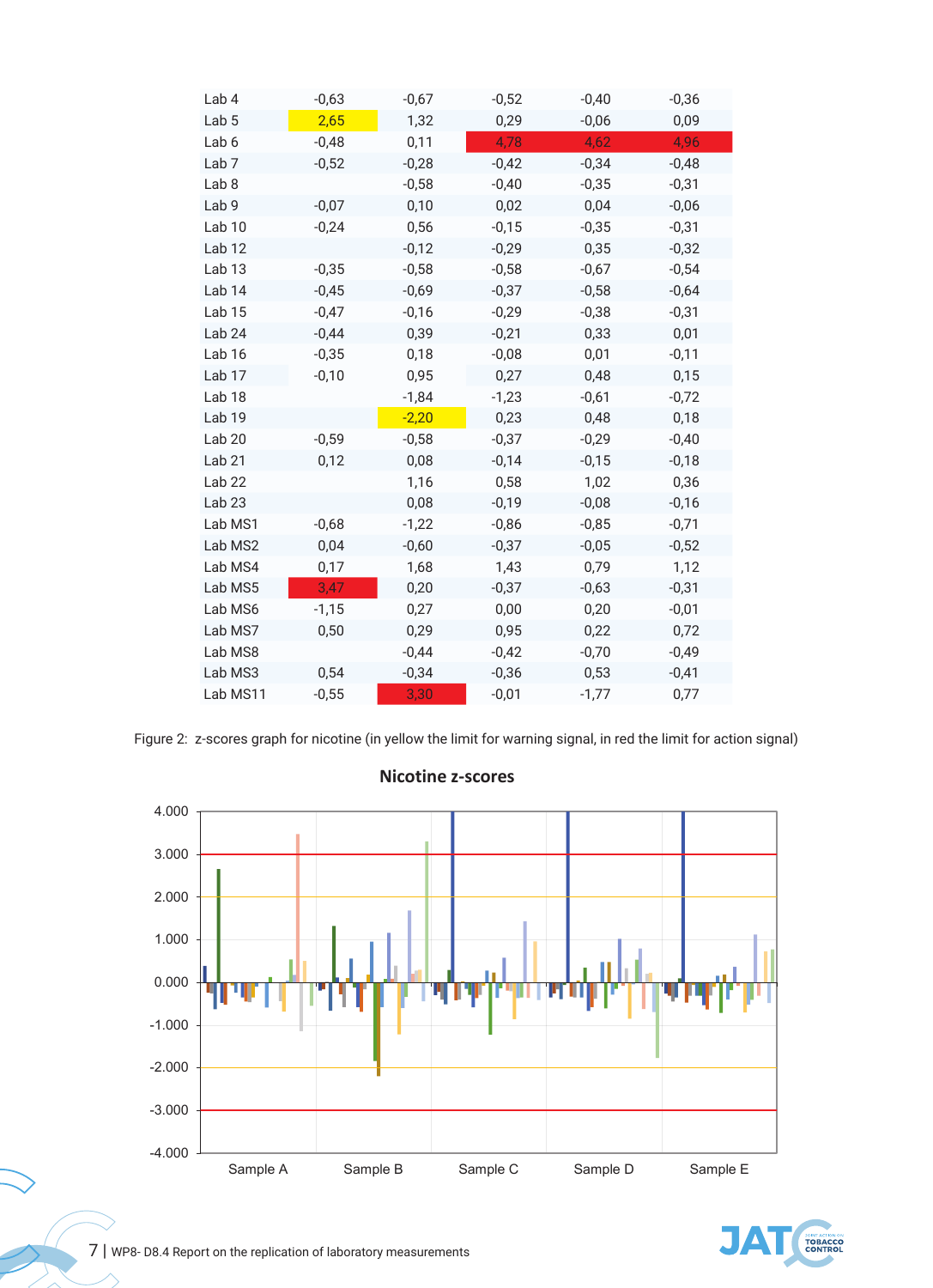| <b>Glycerol</b>   |                 |                 |                 |                 |                 |  |  |  |
|-------------------|-----------------|-----------------|-----------------|-----------------|-----------------|--|--|--|
| Lab code          | <b>Sample A</b> | <b>Sample B</b> | <b>Sample C</b> | <b>Sample D</b> | <b>Sample E</b> |  |  |  |
|                   | z-score         | z-score         | z-score         | z-score         | z-score         |  |  |  |
| Lab <sub>1</sub>  | 0,84            | 0,69            | 0,78            | 1,03            | 1,25            |  |  |  |
| Lab <sub>2</sub>  | 0,23            | 0,16            | 0,27            | 0,46            | 0,44            |  |  |  |
| Lab <sub>3</sub>  | 0,23            | 0,03            | $-0,01$         | 0,25            | $-0,21$         |  |  |  |
| Lab 4             | 0,13            | 0,02            | 0,08            | $-0,12$         | 0,13            |  |  |  |
| Lab <sub>5</sub>  | 0,33            | 0,24            | 0,37            | 0,40            | 0,67            |  |  |  |
| Lab 6             | 1,43            | 2,64            | 1,02            | 0,35            | $-0,23$         |  |  |  |
| Lab <sub>7</sub>  | 0,02            | $-1,14$         | 0,16            | $-0,11$         | $-0,47$         |  |  |  |
| Lab <sub>8</sub>  | 0,26            | $-0,14$         | 0,23            | 0,27            | 0,07            |  |  |  |
| Lab <sub>9</sub>  | 0,25            | $-0,77$         | 0,35            | 0,13            | 0,13            |  |  |  |
| Lab <sub>10</sub> | 0,17            | 0,00            | $-0,17$         | $-0,07$         | $-0,30$         |  |  |  |
| Lab <sub>11</sub> | 0,47            | 0,93            | 0,32            | 0,77            | 0,71            |  |  |  |
| Lab <sub>12</sub> | $-3,61$         | $-1,35$         | $-3,50$         | $-3,13$         | $-2,54$         |  |  |  |
| Lab <sub>13</sub> | 0,20            | 0,07            | 0,26            | 0,12            | 0,26            |  |  |  |
| Lab <sub>14</sub> | 0,37            | $-0,96$         | 0,74            | $-0,38$         | $-0,54$         |  |  |  |
| Lab <sub>15</sub> | 0,28            | 0,18            | 0,29            | 0,41            | 0,42            |  |  |  |
| Lab <sub>24</sub> | 0,19            | 0,05            | 0,14            | 0,45            | 0,26            |  |  |  |
| Lab <sub>16</sub> | 0,14            | 1,06            | 0,42            | 0,97            | 0,91            |  |  |  |
| Lab <sub>17</sub> | 0,84            | 1,58            | 0,80            | 1,63            | 1,44            |  |  |  |
| Lab <sub>18</sub> | $-0,36$         |                 | 0,23            | $-2,09$         | $-1,04$         |  |  |  |
| Lab <sub>19</sub> | 0,06            | $-2,68$         | 0,10            | 0,07            | 0,40            |  |  |  |
| Lab <sub>20</sub> | 0,10            | $-0,59$         | 0,13            | $-0,07$         | $-0,07$         |  |  |  |
| Lab <sub>21</sub> | 0,21            | 0,23            | 0,29            | 0,47            | 0,42            |  |  |  |
| Lab <sub>22</sub> | $-0,86$         | 0,37            | $-1,35$         | 0,12            | $-0,27$         |  |  |  |
| Lab <sub>23</sub> | 0,19            | 0,20            | 0,27            | 0,45            | 0,55            |  |  |  |
| Lab MS2           | 0,34            | 0,49            | 0,13            | 0,48            | 0,22            |  |  |  |
| Lab MS4           | $-3,16$         | $-1,44$         | $-3,15$         | $-2,49$         | $-2,87$         |  |  |  |
| Lab MS5           | 0,26            | 0,81            | 0,39            | $-0,42$         | 0,76            |  |  |  |
| Lab MS6           | 0,06            | 0,14            | 0,11            | 0,28            | 0,20            |  |  |  |
| Lab MS7           |                 |                 |                 |                 |                 |  |  |  |
| Lab MS8           | 0,62            | 0,34            | 0,62            | 0,90            | 0,65            |  |  |  |
| Lab MS3           | 0,59            | $-1,16$         | 0,69            | 0,08            | $-2,22$         |  |  |  |
| Lab MS11          | $-0,86$         | 0,02            | $-1,00$         | $-1,19$         | 0,90            |  |  |  |

# Table 3: z-scores for glycerol (in yellow questionable results and in red unsatisfactory results)



 $\frac{1}{2}$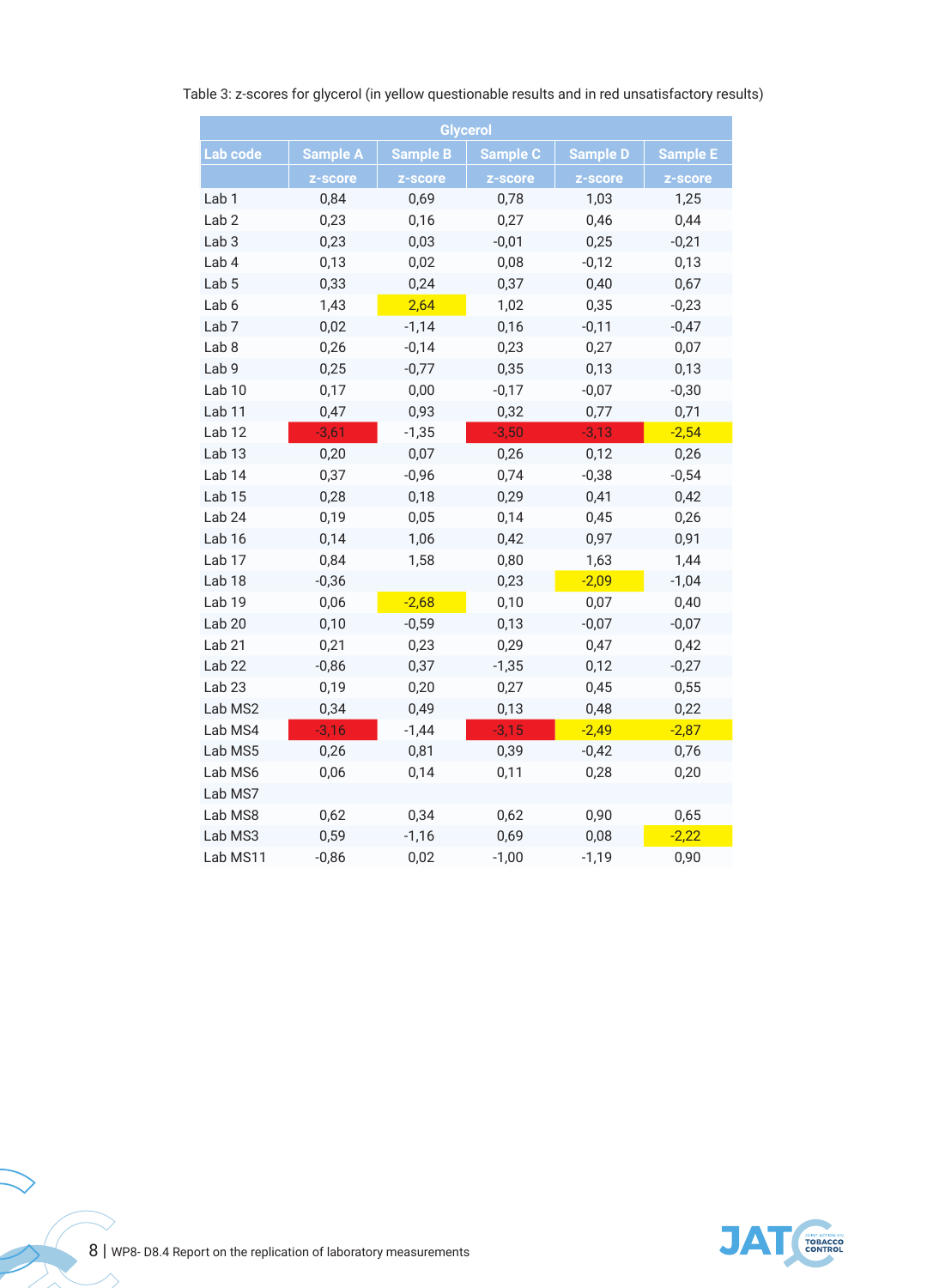Figure 3: z-scores graph for glycerol (in yellow the limit for warning signal, in red the limit for action signal)



**Glycerol z-scores** 

(Table 4: z-scores for propylene glycol (in yellow questionable results and in red unsatisfactory results

|                   |                 |                 | <b>Propylene glycol</b> |                 |                 |
|-------------------|-----------------|-----------------|-------------------------|-----------------|-----------------|
| Lab code          | <b>Sample A</b> | <b>Sample B</b> | <b>Sample C</b>         | <b>Sample D</b> | <b>Sample E</b> |
|                   | z-score         | z-score         | z-score                 | z-score         | z-score         |
| Lab <sub>1</sub>  | $-0,08$         | 0,30            | $-0,21$                 | 0,32            | 0,05            |
| Lab <sub>2</sub>  | 0,01            | 0,14            | $-0,06$                 | 0,31            | 0,03            |
| Lab <sub>3</sub>  | $-0,09$         | 0,41            | $-0,59$                 | 0,32            | $-0,62$         |
| Lab 4             | $-0,35$         | 0,12            | $-0,44$                 | $-0,19$         | $-0,09$         |
| Lab <sub>5</sub>  | 0,15            | 0,56            | $-0,16$                 | 0,20            | 0,37            |
| Lab 6             | 2,75            | 1,29            | 1,41                    | 1,12            | $-0,78$         |
| Lab <sub>7</sub>  | $-0,58$         | $-0,05$         | $-0,47$                 | $-0,11$         | $-0,43$         |
| Lab <sub>8</sub>  | $-0,03$         | 0,30            | $-0,31$                 | 0,29            | $-0,12$         |
| Lab <sub>9</sub>  | $-0,13$         | $-0,05$         | $-0,57$                 | 0,32            | $-0,12$         |
| Lab <sub>10</sub> | $-0,06$         | $-0,24$         | $-0,33$                 | $-0,72$         | $-0,96$         |
| Lab <sub>11</sub> | 0,00            | 0,54            | 0,14                    | $-0,23$         | $-0,01$         |
| Lab <sub>12</sub> | $-0,63$         | $-0,29$         | $-0,22$                 | 0,05            | $-0,23$         |
| Lab <sub>13</sub> | $-0,25$         | 0,14            | $-0,29$                 | $-0,24$         | $-0,18$         |
| Lab <sub>14</sub> | $-0,52$         | $-0,36$         | $-0,43$                 | $-0,80$         | $-0,87$         |
| Lab <sub>15</sub> | $-0,06$         | 0,22            | $-0,14$                 | 0,17            | $-0,01$         |
| Lab <sub>24</sub> | $-0,23$         | 0,13            | $-0,25$                 | 0,27            | $-0,10$         |
| Lab <sub>16</sub> | $-0,46$         | 0,23            | 0,09                    | 0,25            | $-0,07$         |
| Lab <sub>17</sub> | $-1,68$         | $-1,79$         | $-1,43$                 | $-2,30$         | $-1,98$         |
| Lab <sub>18</sub> | $-0,44$         | $-0,20$         | $-0,21$                 | $-0,46$         | 0,76            |
| Lab <sub>19</sub> | $-0,56$         | $-3,92$         | $-0,57$                 | $-0,16$         | $-0,21$         |
| Lab <sub>20</sub> | $-0,43$         | $-0,61$         | $-0,61$                 | $-0,37$         | $-0,39$         |
| Lab <sub>21</sub> | $-0,11$         | 0,27            | $-0,13$                 | 0,23            | 0,10            |
| Lab <sub>22</sub> | 0,00            | 0,22            | $-0,12$                 | 0,57            | 0,00            |
| Lab <sub>23</sub> | $-0,13$         | 0,55            | $-0,10$                 | 0,41            | 0,25            |
| Lab MS2           | $-0,49$         | $-0,99$         | 0,12                    | $-1,43$         | $-1,13$         |
| Lab MS4           | 3,75            | $-0,01$         | 2,06                    | 0,54            | 3.91            |

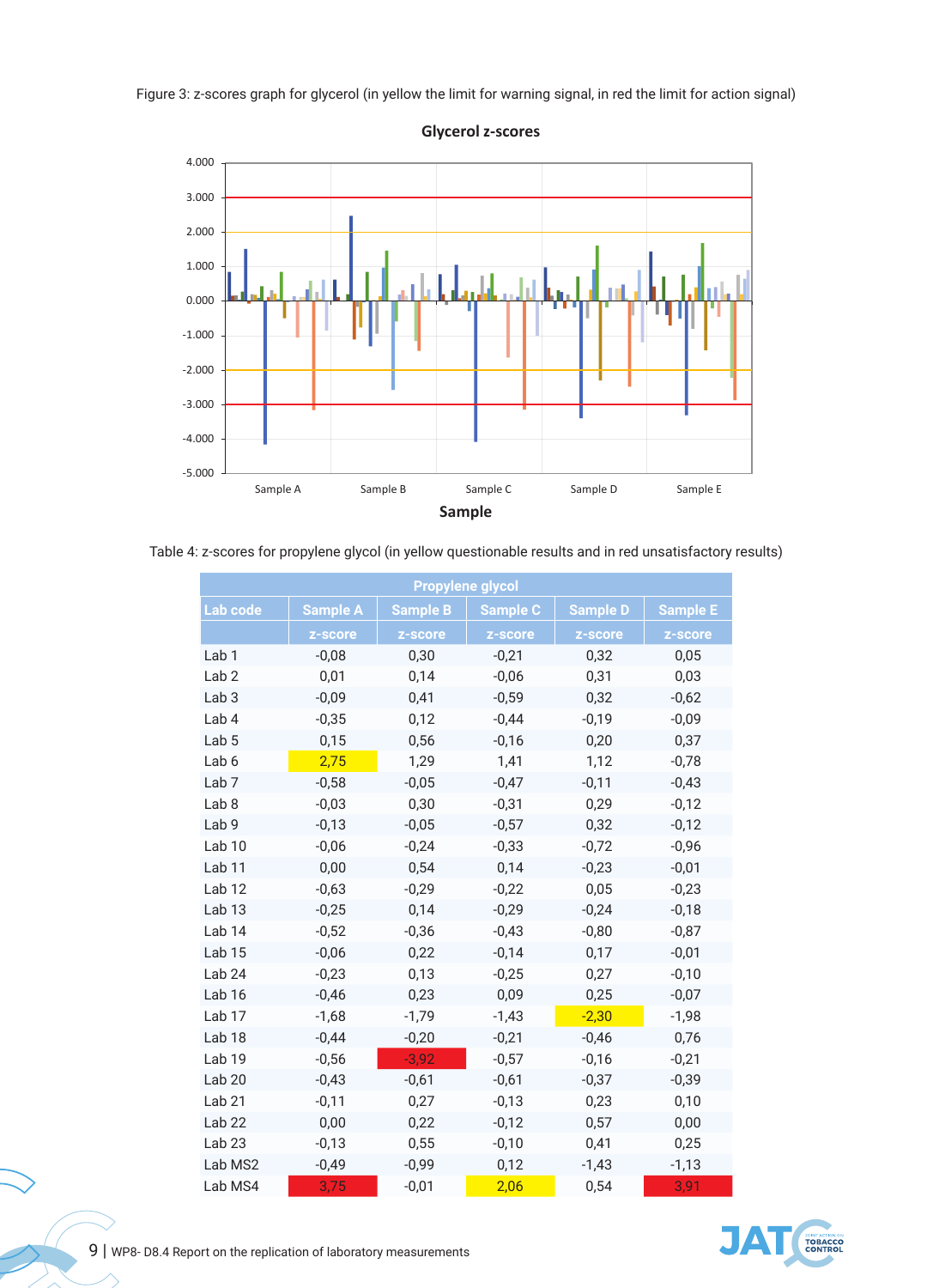| Lab MS5  | $-0,29$ | 1.04    | $-0.41$ | $-0.83$ | 0,46    |
|----------|---------|---------|---------|---------|---------|
| Lab MS6  | 0.30    | 1.03    | 0.02    | 0,69    | 0,61    |
| Lab MS7  |         |         |         |         |         |
| Lab MS8  | 0.32    | 0.44    | $-0.04$ | 0,71    | 0,35    |
| Lab MS3  | 1.33    | 1,71    | 4.35    | 3.36    | 2,09    |
| Lab MS11 | $-1,02$ | $-1.12$ | $-0.12$ | $-2,30$ | $-0.67$ |

Figure 4: z-scores graph for propylene glycol (in yellow the limit for warning signal, in red the limit for action signal)



# **Propylene glycol z-scores**

# **Mass spectrometry extension of the SOP**

During SOP development, as mentioned, we explored also the extension of the method for mass spectrometry detection.

This is strategic since laboratories that will analyse e-liquids will probably be equipped with mass spectrometers in order to be able to run also flavors and, hopefully, CMR compounds like aldehydes etc. that have been highlighted in **Recommendation G4** in D8.2 for electronic cigarettes:

| $\blacksquare$ | <b>Recommendation (IRFMN proposal)</b>                                                                                                                                                         | <b>Inspiration</b>                        | <b>Response:</b><br><b>WP8?</b> | <b>ResponseTOT</b><br>Inherent to score average<br>$(1-5)$ |
|----------------|------------------------------------------------------------------------------------------------------------------------------------------------------------------------------------------------|-------------------------------------------|---------------------------------|------------------------------------------------------------|
| G3             | <b>ICOTINE EMISSIONS</b><br>MS should develop, implement and enforce verification programs<br>for nicotine emissions using both AFNOR, CEN draft or peer-<br>reviewed independent publications | TPD $[ART.19.1]$ 8 x Yes<br>[ART. 20.3.f] | $1 \times$ No                   | 4.7                                                        |
| G4             | ANALYTES OTHER THAN NICOTINE<br>CMR properties of the tobacco product TPD [ART.7.13]<br>VOCs, aldehydes and TSNAs measurements should be strongly<br>recommended.                              | TPD [ART.7.13] 7 x Yes<br>[ART. 20.3.e]   | $1 \times$ No                   | 4.0                                                        |

We received results from nine laboratories using mass spectrometry for detection of the method described in the SOP.

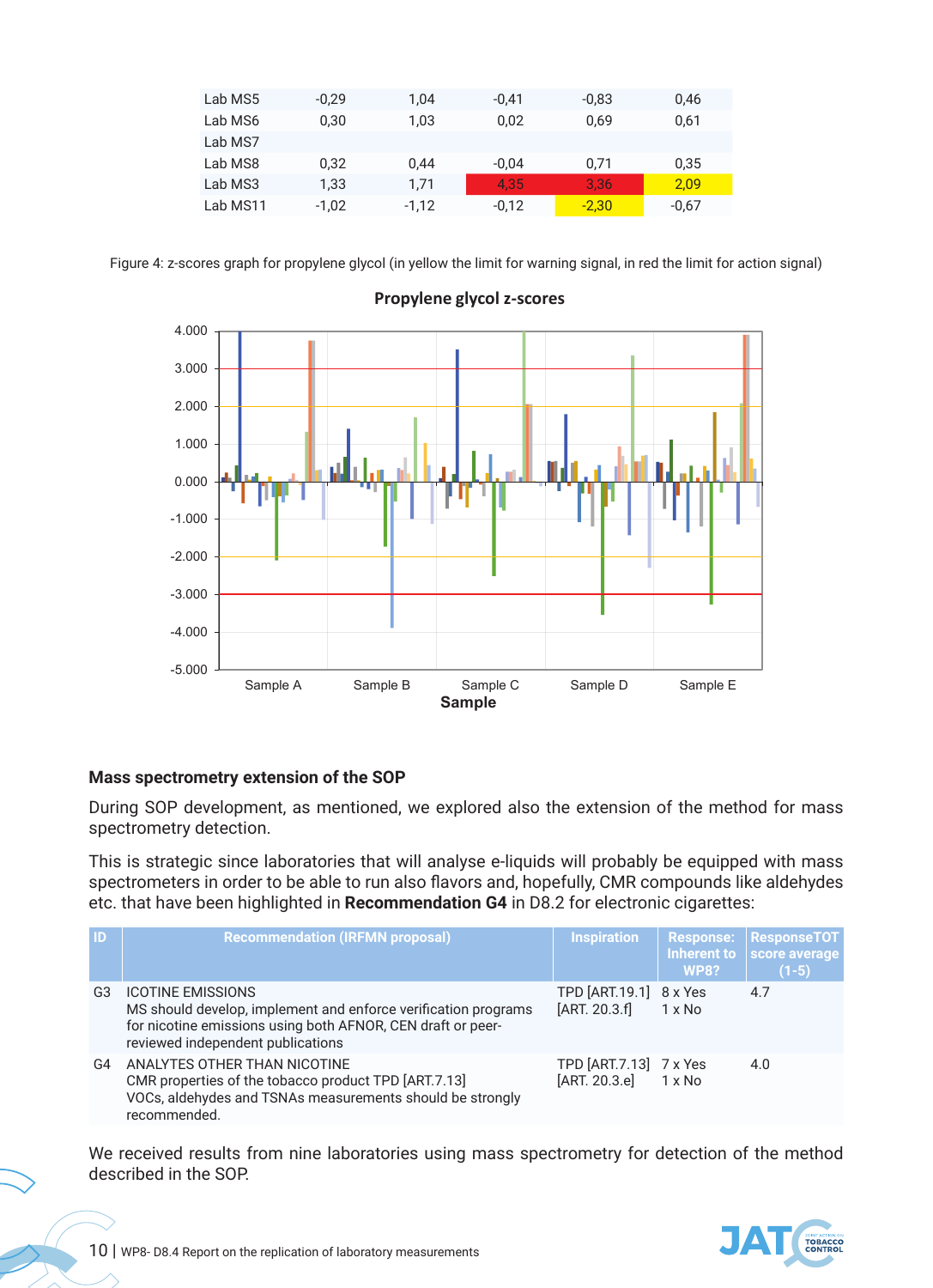Calculating z-scores within MS detection, we obtain very homogeneous results. More, they show that z-scores are all within the "action level" of 3 SD and are almost all within the 2 SD "warning level" (Figure 5; Figure 6; Figure 7)



Figure 5: z-scores graph for nicotine (in yellow the limit for warning signal, in red the limit for action signal)

Figure 6: z-scores graph for glycerol (in yellow the limit for warning signal, in red the limit for action signal)



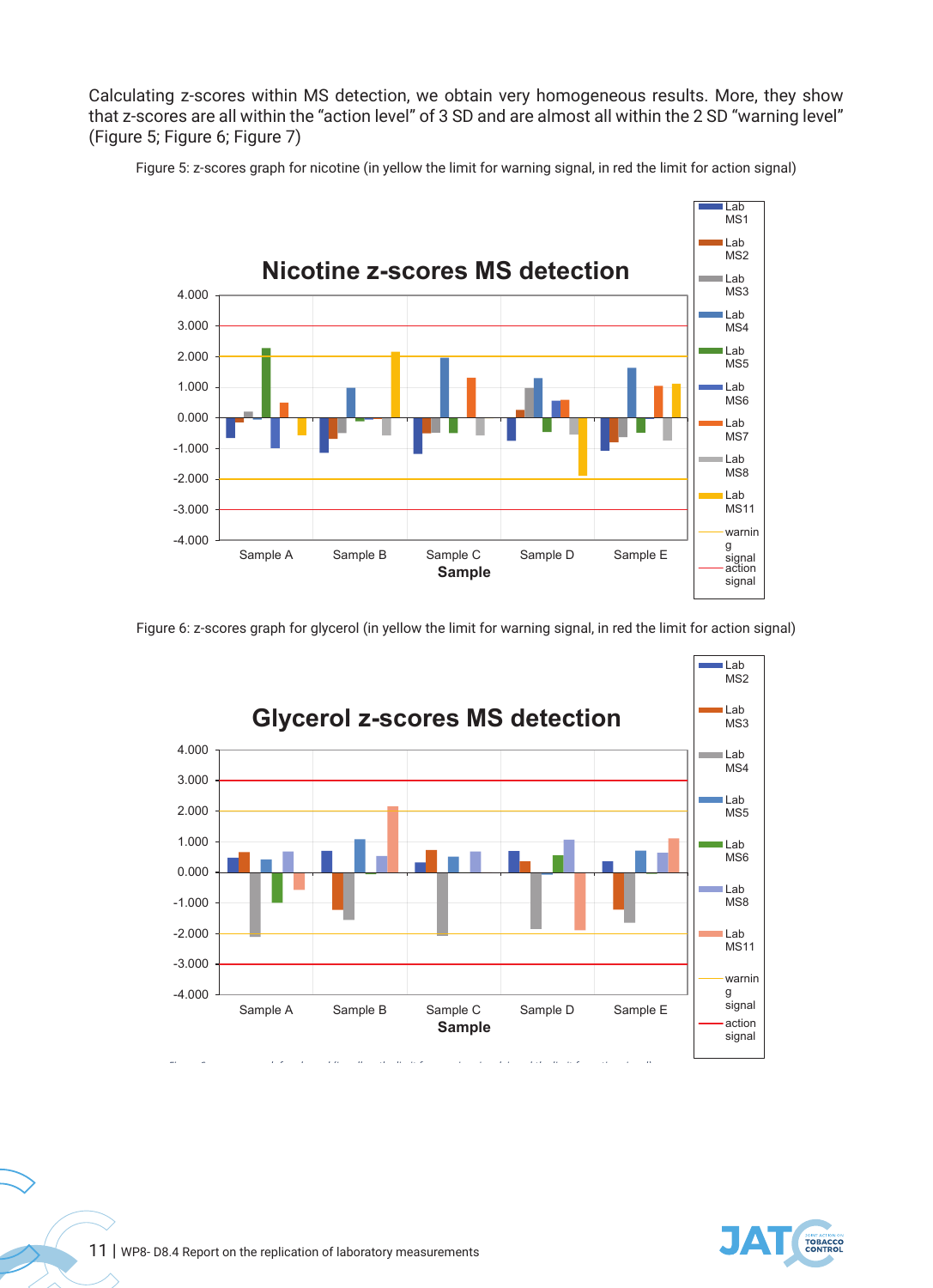

Figure 7: z-scores graph for propylen glycol (in yellow the limit for warning signal, in red the limit for action signal)

Sample A, nicotine was below the lowest calibration point, so results are extrapolated from the calibration line and this might be the reason for being the lowest recovery value (134,8%) obtained.  $S_{\alpha}$  a, nicotine was below the lowest calibration point, so results are extrapolated from the extrapolated from the lowest calibration point, so results are extrapolated from the extrapolated from the extrapolated from Besides providing an high level of homogeneous results, also recovery from"true" values was in general within +/- 10% (Table 5: Mean values obtained by GC/LC-MS analysis and recovery results).

| <b>Sample</b> | <b>Mean values (mg/ml)</b> |                                      |                         |  |
|---------------|----------------------------|--------------------------------------|-------------------------|--|
|               | <b>Nicotine</b>            | Glycerol                             | <b>Propylene Glycol</b> |  |
| A             | 0,34                       | 510,8                                | 588,0                   |  |
| B             | 5,03                       | 202,9                                | 835,5                   |  |
| C             | 8,24                       | 669,4                                | 303,7                   |  |
| D             | 22,74                      | 300,8                                | 742,9                   |  |
| E             | 11,89                      | 332,0                                | 604,9                   |  |
| <b>Sample</b> |                            | <b>Recovery GC/LC-MS results (%)</b> |                         |  |
|               | <b>Nicotine</b>            | <b>Glycerol</b>                      | <b>Propylene Glycol</b> |  |
| A             | 134,8%                     | 89,9%                                | 103,4%                  |  |
| B             | 99,2%                      | 94,9%                                | 97,7%                   |  |
| C             | 102,6%                     | 86,7%                                | 109,1%                  |  |
| D             | 106,9%                     | 93,6%                                | 99,1%                   |  |

Table 5: Mean values obtained by GC/LC-MS analysis and recovery results

Looking at all results obtained using MS instead of FID detection, it appears that MS can be considered a valid alternative to GC-FID. This is much important since in this way more laboratories with different equipment could be involved. Moreover, GC-MS can be used to easily analyse other components, such as CMR compounds and flavours in e-liquids, like discussed before.

# **Conclusions**

This Deliverable is the conclusive part for both Objective 2 and 3 of WP8 for JATC, whose aims were "To review laboratory analysis activities performed by MS and to assess comparability across laboratories" and "To develop collaborations and communication with other international activities

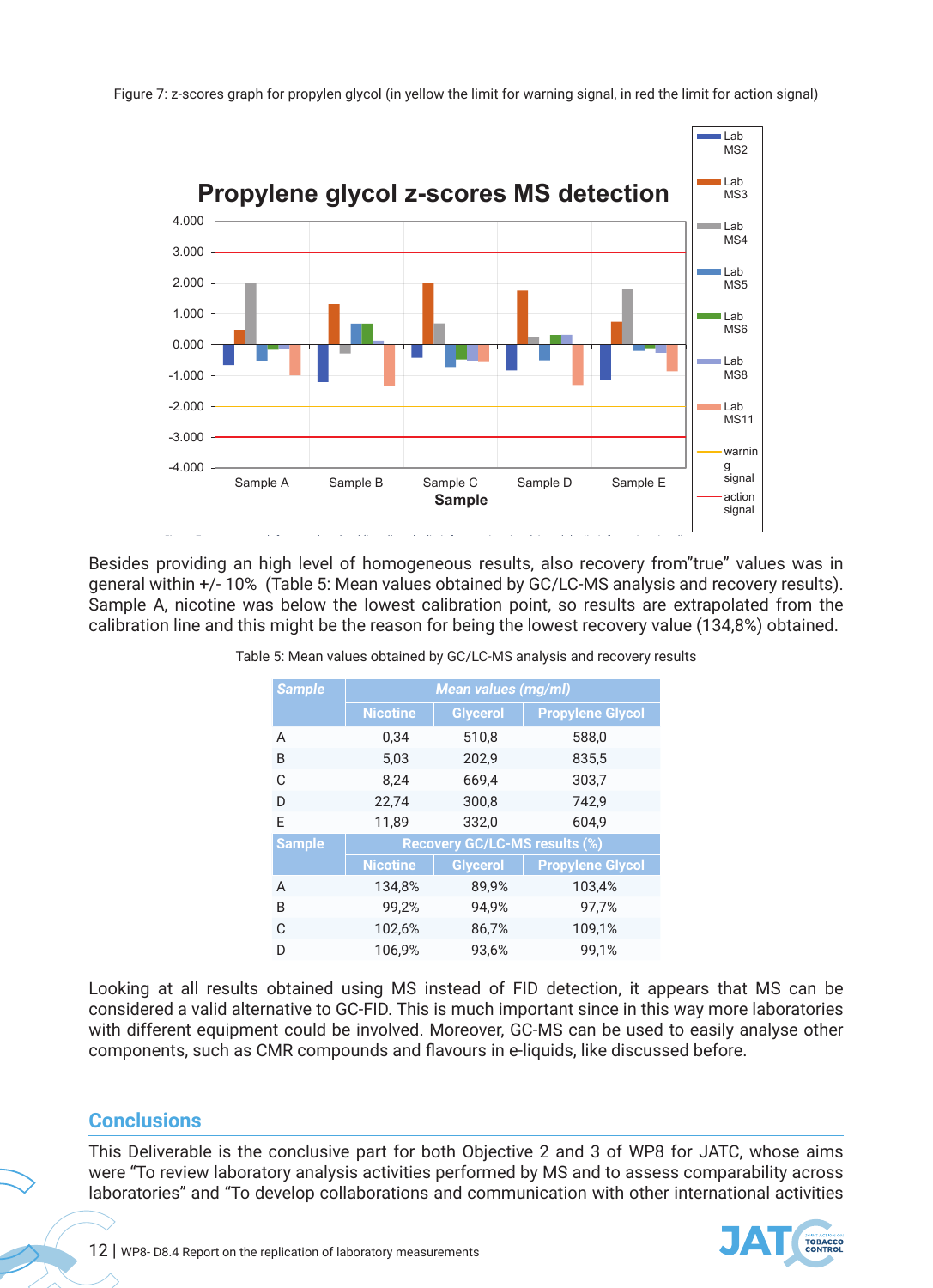on tobacco laboratory assessment".

Our SOP developed, gave us the possibility to evaluate both laboratory quality and capacity and to develop collaborations: thanks to z-scores and reproducibility/repeatability data, we managed to prove that our network of independent laboratories have excellent analytical capacity, high quality data management and willingness to participate to new analytical challenges, where possible.

The SOP has been fully validated as a GC-FID method, but results from a proficiency test, using mass spectrometry as detection system, proved that methods are equivalent in term of z-scores results.

The network of laboratories we created includes laboratories from both Europe and TobLabNet members from WHO. We also managed to include some academic laboratories.

All of the participants were glad and proud in participating this study. They have always answered in time and respected deadlines when possible (due to difficulties caused by the pandemic).

For this reason, we think we fully succeed our objectives and we think that laboratories part of this reconstituted network will be pleased and adequate to participate also in the following JATC 2.

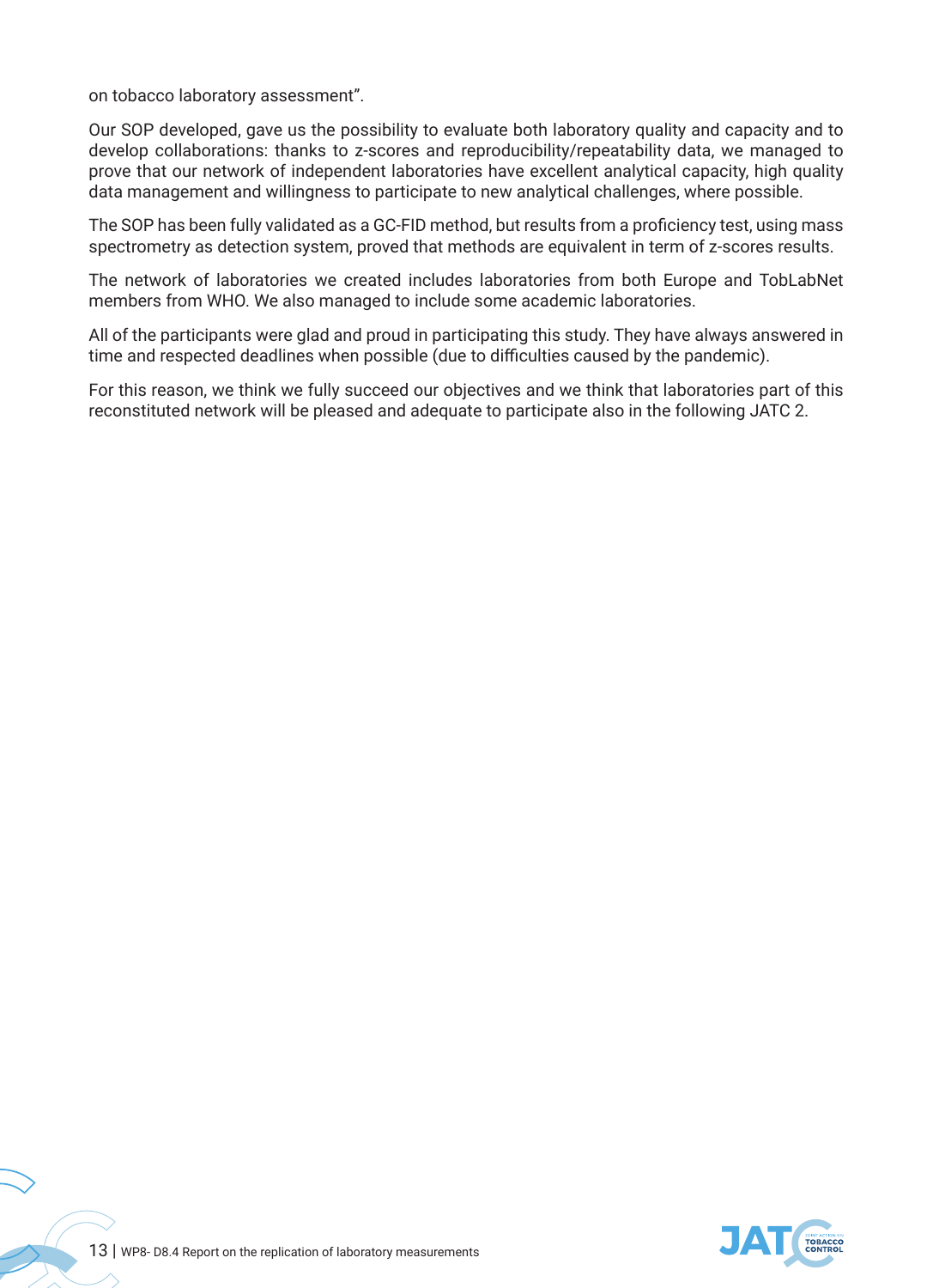# **Annex 1 Annex 1**

Raw data from the SOP validation results

|                | Nicotine<br>(mg/mL) | Glycerol<br>(mg/mL) | Propylene<br>glycol<br>(mg/mL) |    |   | Nicotine<br>(mg/mL) | Glycerol<br>(mg/mL) | Propylene<br>glycol<br>(mg/mL) |
|----------------|---------------------|---------------------|--------------------------------|----|---|---------------------|---------------------|--------------------------------|
| $\mathbf{1}$   | 0,56                | 606                 | 566                            | A  | 1 | 0,26                | 562                 | 562                            |
| $\overline{2}$ | 4,99                | 225                 | 852                            | B  | 2 | 5,29                | 211                 | 837                            |
| 3              | 0,56                | 606                 | 570                            | C  | 3 | 0,28                | 565                 | 564                            |
| 4              | 7,84                | 786                 | 270                            | D  | 4 | 7,89                | 722                 | 268                            |
| 5              | 21,3                | 339                 | 748                            | E. | 5 | 23,32               | 321                 | 743                            |
| 6              | 11,3                | 390                 | 577                            | F  | 6 | 11,87               | 365                 | 573                            |
| 7              | 5,01                | 226                 | 848                            | G  | 7 | 5,31                | 213                 | 845                            |
| 8              | 7,81                | 777                 | 270                            | H  | 8 | 7,96                | 727                 | 270                            |
| 9              | 21,2                | 338                 | 746                            |    | 9 | 23,46               | 323                 | 747                            |
|                | 11,3                | 393                 | 577                            | L. |   | 11,95               | 363                 | 571                            |
|                | $L$ 10              |                     | EA - FID                       |    |   | 10                  |                     | EX - FID                       |

### **EB - FID WA - MS**

|    |    | Nicotine<br>(mg/mL) | Glycerol<br>(mg/mL) | Propylene<br>glycol<br>(mg/mL) |    |    | Nicotine<br>(mg/mL) | Glycerol<br>(mg/mL) | Propylene<br>glycol<br>(mg/mL) |
|----|----|---------------------|---------------------|--------------------------------|----|----|---------------------|---------------------|--------------------------------|
| A  | 1  | 0,34                | 567                 | 573                            | A  | 1  | 0,50                | 339                 | 736                            |
| B  | 2  | 5,04                | 215                 | 848                            | B  | 2  | 6,20                | 189                 | 872                            |
| C  | 3  | 0,34                | 564                 | 569                            | C  | 3  | 0,50                | 345                 | 654                            |
| D  | 4  | 7,91                | 734                 | 274                            | D  | 4  | 10,20               | 449                 | 248                            |
| E. | 5  | 21,50               | 320                 | 744                            | E. | 5  | 27,10               | 253                 | 808                            |
| F. | 6  | 11,20               | 369                 | 577                            | F  | 6  | 12,50               | 251                 | 620                            |
| G  | 7  | 4,99                | 213                 | 836                            | G  | 7  | 5,70                | 171                 | 798                            |
| H  | 8  | 7,89                | 738                 | 273                            | н  | 8  | 10,20               | 414                 | 404                            |
|    | 9  | 21,60               | 324                 | 749                            |    | 9  | 22,60               | 220                 | 701                            |
| L. | 10 | 11,20               | 369                 | 576                            | L. | 10 | 16,30               | 304                 | 790                            |

|   |                |                     | WA - MS             |                                |
|---|----------------|---------------------|---------------------|--------------------------------|
|   |                | Nicotine<br>(mg/mL) | Glycerol<br>(mg/mL) | Propylene<br>glycol<br>(mg/mL) |
| A | 1              | 0,50                | 339                 | 736                            |
| B | $\overline{2}$ | 6,20                | 189                 | 872                            |
| C | 3              | 0,50                | 345                 | 654                            |
| D | 4              | 10,20               | 449                 | 248                            |
| E | 5              | 27,10               | 253                 | 808                            |
| Е | հ              | 12 5 N              | つら1                 | 670                            |

|  | $-6$ 11,20 | 369 | 577 |  | F 6 12,50       | 251 | 620 |
|--|------------|-----|-----|--|-----------------|-----|-----|
|  | 5 7 4,99   | 213 | 836 |  | G 7 5,70        | 171 | 798 |
|  | 1 8 7,89   | 738 | 273 |  | H 8 10,20       | 414 | 404 |
|  | l 9 21,60  | 324 | 749 |  | $1 \t9 \t22.60$ | 220 | 701 |
|  | L 10 11.20 | 369 | 576 |  | L 10 16.30      | 304 | 790 |

### **EC - FID WB - FID**

|    | Nicotine<br>(mg/mL) | Glycerol<br>(mg/mL) | Propylene<br>glycol<br>(mg/mL) |   |   | Nicotine<br>(mg/mL) | Glycerol<br>(mg/mL) | Propylene<br>glycol<br>(mg/mL) |
|----|---------------------|---------------------|--------------------------------|---|---|---------------------|---------------------|--------------------------------|
| A  | 0,34                | 566                 | 568                            | А |   | 0.27                | 558                 | 556                            |
| B. | 5,12                | 211                 | 855                            | B |   | 5.15                | 232                 | 846                            |
| C  | 0,32                | 565                 | 568                            |   | 3 | 0.28                | 561                 | 555                            |

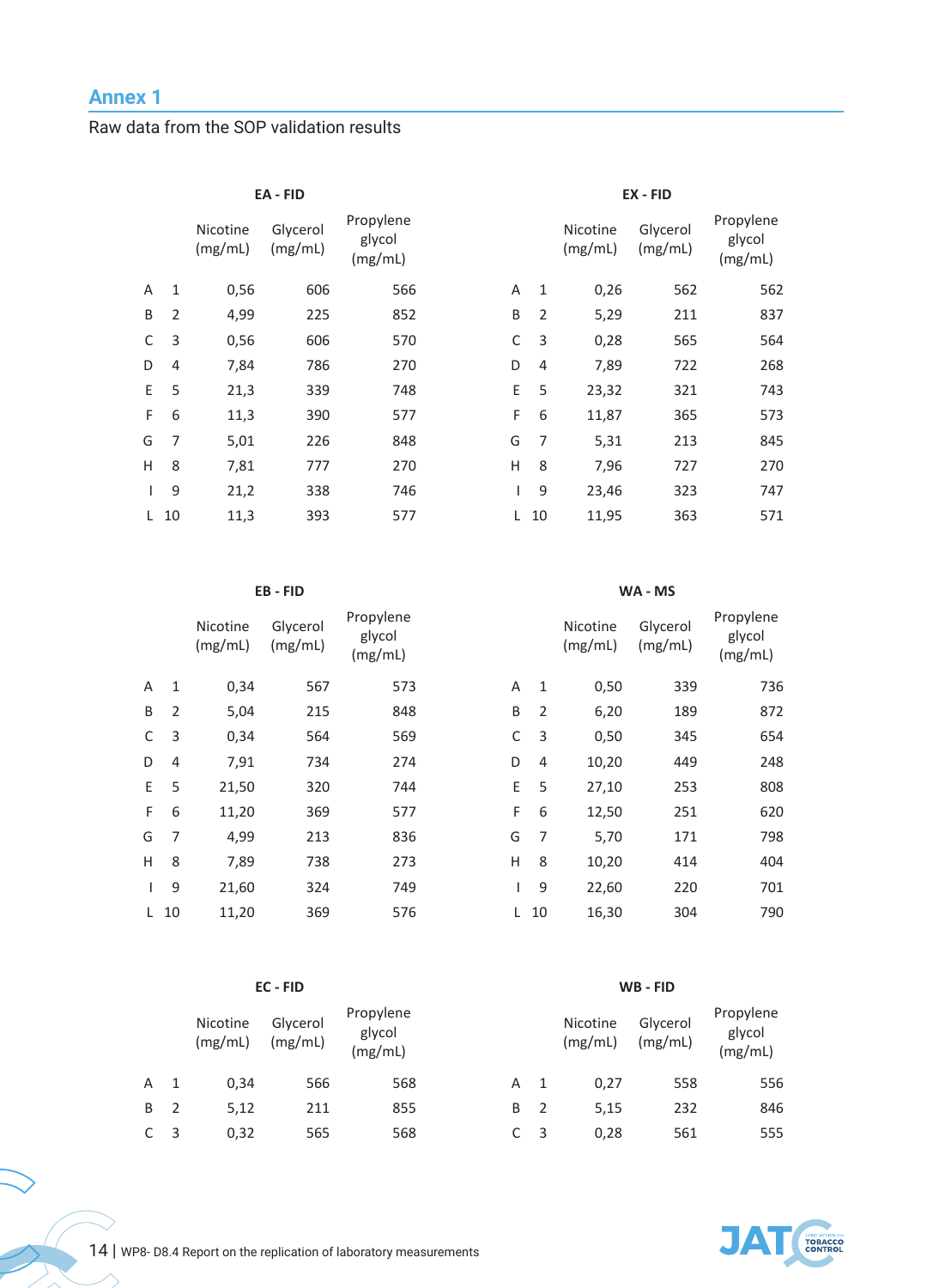| D            | $\overline{4}$ | 7,50  | 700 | 256 | D  | $\overline{4}$ | 8,11  | 751 | 278 |
|--------------|----------------|-------|-----|-----|----|----------------|-------|-----|-----|
| E.           | -5             | 21,89 | 316 | 749 | E. | -5             | 22,30 | 334 | 747 |
| F.           | -6             | 11,27 | 365 | 575 | F  | 6              | 11,66 | 381 | 575 |
| G            | 7              | 5,09  | 211 | 855 | G  | -7             | 5,23  | 235 | 847 |
| H            | -8             | 7,76  | 724 | 265 | Н  | -8             | 8,11  | 749 | 277 |
| $\mathbf{I}$ | 9              | 21,79 | 315 | 746 |    | 9              | 22,46 | 339 | 743 |
|              | $L$ 10         | 10,53 | 337 | 534 | L  | -10            | 11,65 | 383 | 571 |
|              |                |       |     |     |    |                |       |     |     |

### **ED - FID WC - MS**

|    |    | Nicotine<br>(mg/mL) | Glycerol<br>(mg/mL) | Propylene<br>glycol<br>(mg/mL) |    |    | Nicotine<br>(mg/mL) | Glycerol<br>(mg/mL) | Propylene<br>glycol<br>(mg/mL) |
|----|----|---------------------|---------------------|--------------------------------|----|----|---------------------|---------------------|--------------------------------|
| A  | 1  | 0,20                | 565                 | 559                            | A  | 1  | 1,7                 | 586                 | 583                            |
| B  | 2  | 4,76                | 211                 | 843                            | B  | 2  | 5,3                 | 230                 | 893                            |
| C  | 3  | 0,21                | 553                 | 559                            | C  | 3  | 1,6                 | 550                 | 539                            |
| D  | 4  | 7,51                | 729                 | 266                            | D  | 4  | 7,8                 | 759                 | 263                            |
| E. | 5  | 21,18               | 306                 | 727                            | E. | 5  | 22,3                | 321                 | 768                            |
| F  | 6  | 11,11               | 358                 | 572                            | F. | 6  | 11,4                | 380                 | 596                            |
| G  | 7  | 4,71                | 211                 | 839                            | G  | 7  | 5,1                 | 226                 | 879                            |
| H  | 8  | 7,48                | 711                 | 263                            | H  | 8  | 7,6                 | 735                 | 267                            |
|    | 9  | 21,06               | 304                 | 732                            |    | 9  | 18,5                | 272                 | 648                            |
| L. | 10 | 11,09               | 362                 | 573                            | L. | 10 | 11,0                | 376                 | 585                            |

|    |                | Nicotine<br>(mg/mL) | Glycerol<br>(mg/mL) | Propylene<br>glycol<br>(mg/mL) |    |    | Nicotine<br>(mg/mL) | Glycerol<br>(mg/mL) | Propylene<br>glycol<br>(mg/mL) |
|----|----------------|---------------------|---------------------|--------------------------------|----|----|---------------------|---------------------|--------------------------------|
| A  | 1              | 1,40                | 571                 | 575                            | A  | 1  | 0,42                | 599                 | 528                            |
| B  | $\overline{2}$ | 5,73                | 216                 | 865                            | B  | 2  | 5,55                | 246                 | 747                            |
| C  | 3              | 1,33                | 574                 | 576                            | C  | 3  | 0,36                | 613                 | 503                            |
| D  | 4              | 8,60                | 746                 | 271                            | D  | 4  | 8,61                | 782                 | 240                            |
| E. | 5              | 22,23               | 321                 | 743                            | E  | 5  | 23,98               | 358                 | 661                            |
| F. | 6              | 12,19               | 376                 | 588                            | F  | 6  | 12,16               | 395                 | 495                            |
| G  | 7              | 5,83                | 215                 | 860                            | G  | 7  | 5,63                | 243                 | 748                            |
| H  | 8              | 8,65                | 744                 | 271                            | H  | 8  | 8,59                | 785                 | 239                            |
|    | 9              | 22,09               | 319                 | 743                            |    | 9  | 23,74               | 354                 | 655                            |
| L. | 10             | 12,01               | 375                 | 587                            | L. | 10 | 12,30               | 399                 | 524                            |

### **EE - FID WD - FID**

Propylene glycol (mg/mL)

|              |                | Nicotine<br>(mg/mL) | Glycerol<br>(mg/mL) | Propylene<br>glycol<br>(mg/mL) |   |                | Nicotine<br>(mg/mL) | Glycerol<br>(mg/mL) | Propylene<br>glycol<br>(mg/mL) |
|--------------|----------------|---------------------|---------------------|--------------------------------|---|----------------|---------------------|---------------------|--------------------------------|
| A            | 1              | 1,40                | 571                 | 575                            | A | $\mathbf{1}$   | 0,42                | 599                 | 528                            |
| В            | $\overline{2}$ | 5,73                | 216                 | 865                            | B | $\overline{2}$ | 5,55                | 246                 | 747                            |
| С            | 3              | 1,33                | 574                 | 576                            | C | 3              | 0,36                | 613                 | 503                            |
| D            | $\overline{4}$ | 8,60                | 746                 | 271                            | D | $\overline{4}$ | 8,61                | 782                 | 240                            |
| E            | 5              | 22,23               | 321                 | 743                            | E | 5              | 23,98               | 358                 | 661                            |
| F.           | 6              | 12,19               | 376                 | 588                            | F | 6              | 12,16               | 395                 | 495                            |
| G            | 7              | 5,83                | 215                 | 860                            | G | 7              | 5,63                | 243                 | 748                            |
| Н            | 8              | 8,65                | 744                 | 271                            | H | 8              | 8,59                | 785                 | 239                            |
| $\mathbf{I}$ | 9              | 22,09               | 319                 | 743                            |   | 9              | 23,74               | 354                 | 655                            |
|              | $L$ 10         | 12,01               | 375                 | 587                            | L | 10             | 12,30               | 399                 | 524                            |

**EF - FID WE - FID**

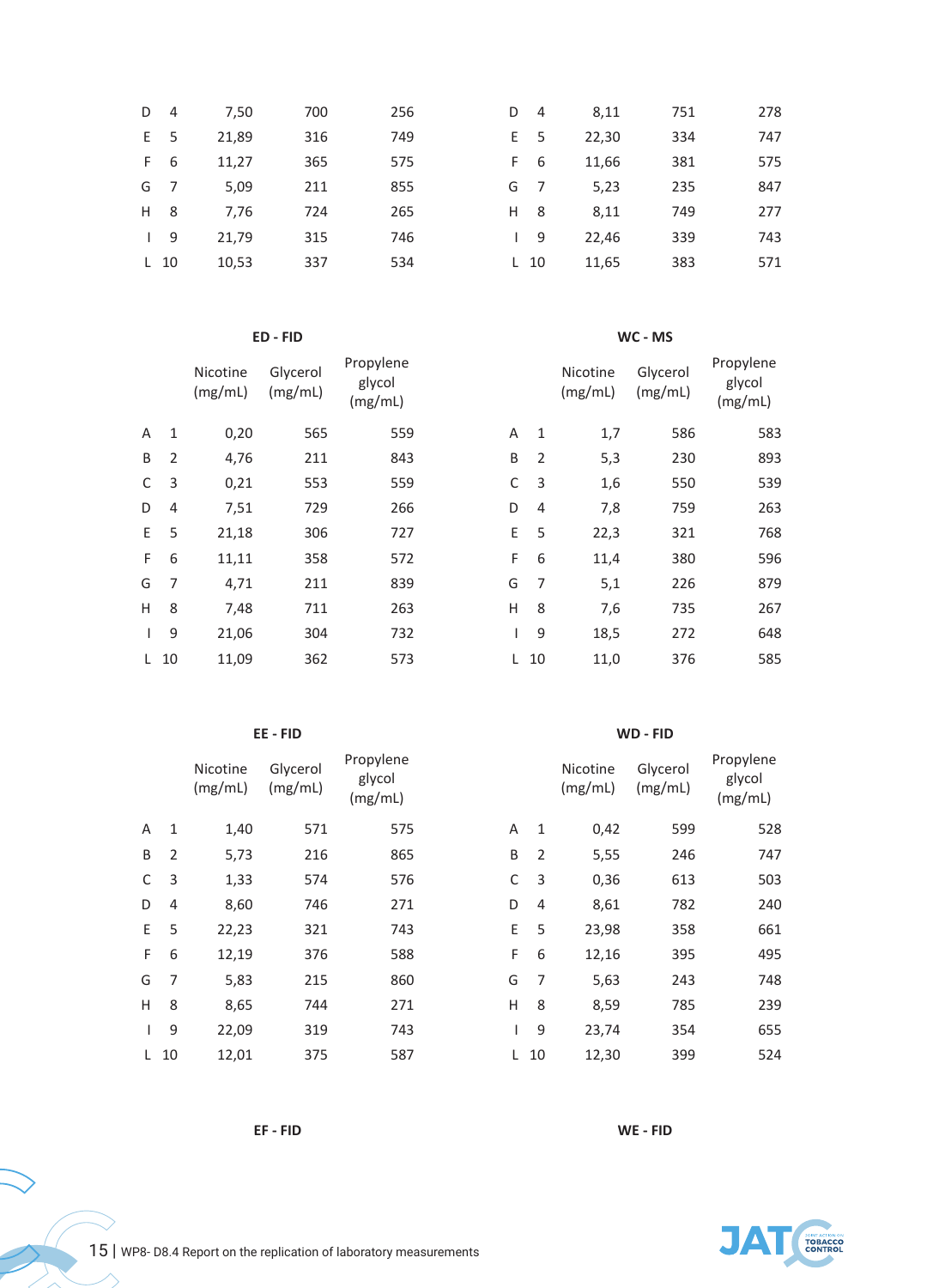|    |                | Nicotine<br>(mg/mL) | Glycerol<br>(mg/mL) | Propylene<br>glycol<br>(mg/mL) |    |                | Nicotine<br>(mg/mL) | Glycerol<br>(mg/mL) | Propylene<br>glycol<br>(mg/mL) |
|----|----------------|---------------------|---------------------|--------------------------------|----|----------------|---------------------|---------------------|--------------------------------|
| A  | 1              | 0,36                | 705                 | 711                            | A  | 1              | <b>ND</b>           | 531                 | 559                            |
| B  | $\overline{2}$ | 4,59                | 279                 | 911                            | B  | 2              | 4,2                 | <b>ND</b>           | 825                            |
| C  | 3              | 0,15                | 585                 | 613                            | C  | 3              | <b>ND</b>           | 523                 | 553                            |
| D  | $\overline{4}$ | 12,39               | 734                 | 280                            | D  | $\overline{4}$ | 6,6                 | 767                 | 280                            |
| E. | 5              | 33,15               | 345                 | 743                            | E. | 5              | 20,3                | 249                 | 721                            |
| F  | 6              | 16,96               | 341                 | 513                            | F  | 6              | 10,1                | 299                 | 560                            |
| G  | 7              | 5,73                | 256                 | 887                            | G  | 7              | 4,1                 | <b>ND</b>           | 826                            |
| H  | 8              | 17,40               | 872                 | 340                            | Н  | 8              | 6,4                 | 699                 | 260                            |
|    | 9              | 40,54               | 293                 | 805                            |    | 9              | 20,6                | 247                 | 720                            |
| L. | 10             | 28,85               | 361                 | 586                            | L. | 10             | 10,5                | 357                 | 641                            |

|    |                | Nicotine<br>(mg/mL) | Glycerol<br>(mg/mL) | Propylene<br>glycol<br>(mg/mL) |    |    | Nicotine<br>(mg/mL) | Glycerol<br>(mg/mL) | Propylene<br>glycol<br>(mg/mL) |
|----|----------------|---------------------|---------------------|--------------------------------|----|----|---------------------|---------------------|--------------------------------|
| A  | 1              | 0,24                | 525                 | 555                            | A  | 1  | 0,00                | 556                 | 551                            |
| B  | $\overline{2}$ | 4,95                | 185                 | 836                            | B  | 2  | 5,29                | 202                 | 840                            |
| C  | 3              | 0,24                | 579                 | 548                            | C  | 3  | 0,00                | 553                 | 553                            |
| D  | 4              | 7,46                | 711                 | 261                            | D  | 4  | 8,56                | 721                 | 262                            |
| E. | 5              | 22,10               | 313                 | 737                            | E. | 5  | 24,10               | 316                 | 734                            |
| F. | 6              | 10,90               | 344                 | 559                            | F  | 6  | 12,50               | 371                 | 574                            |
| G  | $\overline{7}$ | 4,96                | 187                 | 829                            | G  | 7  | 2,64                | 104                 | 445                            |
| H  | 8              | 7,79                | 743                 | 266                            | H  | 8  | 8,51                | 721                 | 260                            |
|    | 9              | 20,50               | 298                 | 728                            |    | 9  | 23,60               | 305                 | 727                            |
|    | 10             | 10.80               | 344                 | 563                            |    | 10 | 12.10               | 365                 | 563                            |

**EG- FID WF - FID**

|    |      | Nicotine<br>(mg/mL) | Glycerol<br>(mg/mL) | Propylene<br>glycol<br>(mg/mL) |   |                | Nicotine<br>(mg/mL) | Glycerol<br>(mg/mL) | Propylene<br>glycol<br>(mg/mL) |
|----|------|---------------------|---------------------|--------------------------------|---|----------------|---------------------|---------------------|--------------------------------|
| Д  | 1    | 0,24                | 525                 | 555                            | A | 1              | 0,00                | 556                 | 551                            |
| B  | 2    | 4,95                | 185                 | 836                            | B | $\overline{2}$ | 5,29                | 202                 | 840                            |
| C  | 3    | 0,24                | 579                 | 548                            | C | 3              | 0,00                | 553                 | 553                            |
|    | 4    | 7,46                | 711                 | 261                            | D | $\overline{4}$ | 8,56                | 721                 | 262                            |
| F. | 5    | 22,10               | 313                 | 737                            | E | 5              | 24,10               | 316                 | 734                            |
| F. | 6    | 10,90               | 344                 | 559                            | F | 6              | 12,50               | 371                 | 574                            |
| G  | 7    | 4,96                | 187                 | 829                            | G | 7              | 2,64                | 104                 | 445                            |
| ┫  | 8    | 7,79                | 743                 | 266                            | H | 8              | 8,51                | 721                 | 260                            |
| L  | 9    | 20,50               | 298                 | 728                            |   | 9              | 23,60               | 305                 | 727                            |
|    | L 10 | 10,80               | 344                 | 563                            | L | 10             | 12,10               | 365                 | 563                            |

**EH - FID WG - FID**

|    |                | Nicotine<br>(mg/mL) | Glycerol<br>(mg/mL) | Propylene<br>glycol<br>(mg/mL) |   |                | Nicotine<br>(mg/mL) | Glycerol<br>(mg/mL) | Propylene<br>glycol<br>(mg/mL) |
|----|----------------|---------------------|---------------------|--------------------------------|---|----------------|---------------------|---------------------|--------------------------------|
| A  | $\mathbf{1}$   | 0,00                | 571                 | 571                            | A | 1              | 0,22                | 556                 | 558                            |
| B  | $\overline{2}$ | 4,80                | 209                 | 853                            | B | 2              | 4,83                | 197                 | 803                            |
| C  | 3              | 0,00                | 565                 | 568                            | C | 3              | 0,22                | 558                 | 555                            |
| D  | $\overline{4}$ | 7,70                | 735                 | 268                            | D | $\overline{4}$ | 7,67                | 711                 | 262                            |
| E. | 5              | 21,50               | 320                 | 751                            | E | 5              | 21,70               | 299                 | 727                            |
| F. | 6              | 11,10               | 359                 | 569                            | F | 6              | 11,00               | 352                 | 554                            |
| G  | $\overline{7}$ | 4,80                | 206                 | 847                            | G | 7              | 4,79                | 199                 | 807                            |
| H  | 8              | 7,60                | 731                 | 267                            | Н | 8              | 7,67                | 737                 | 258                            |
|    | 9              | 21,00               | 313                 | 741                            |   | 9              | 21,20               | 314                 | 720                            |
|    |                |                     |                     |                                |   |                |                     |                     |                                |

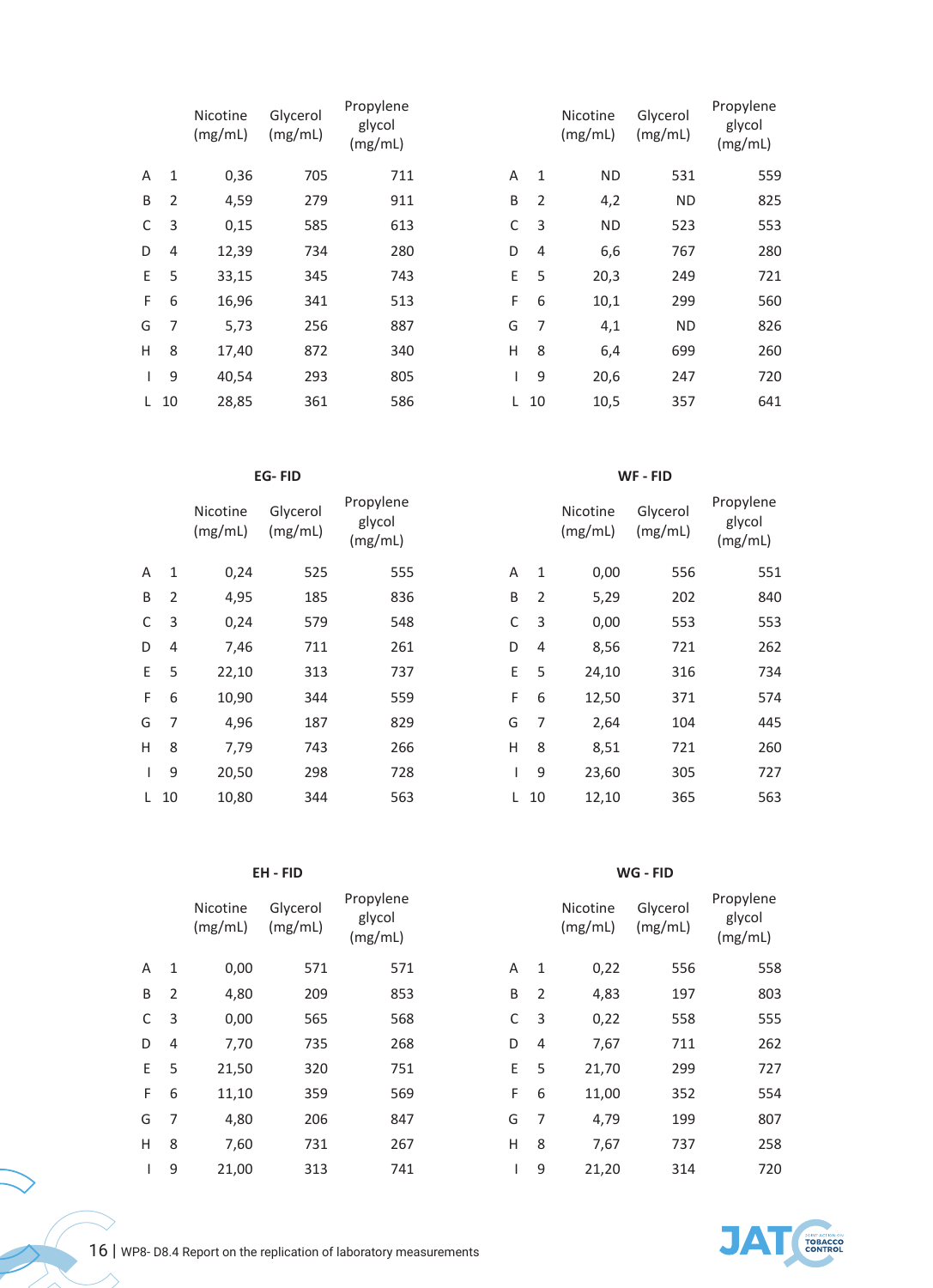|  |  | L 10 11,30 359 574 L 10 11,00 358 571 |  |  |
|--|--|---------------------------------------|--|--|
|  |  |                                       |  |  |

|    |                |                     | EI - FID            |                                |    | WG - LCMSMS    |                     |                     |                                |  |
|----|----------------|---------------------|---------------------|--------------------------------|----|----------------|---------------------|---------------------|--------------------------------|--|
|    |                | Nicotine<br>(mg/mL) | Glycerol<br>(mg/mL) | Propylene<br>glycol<br>(mg/mL) |    |                | Nicotine<br>(mg/mL) | Glycerol<br>(mg/mL) | Propylene<br>glycol<br>(mg/mL) |  |
| A  | 1              | 0,42                | 565                 | 566                            | A  | 1              | 0,23                |                     |                                |  |
| B  | $\overline{2}$ | 5,22                | 196                 | 851                            | B  | $\overline{2}$ | 4,96                |                     |                                |  |
| C  | 3              | 0,41                | 569                 | 567                            | С  | 3              | 0,23                |                     |                                |  |
| D  | $\overline{4}$ | 8,19                | 741                 | 260                            | D  | $\overline{4}$ | 7,71                |                     |                                |  |
| E. | 5              | 22,60               | 314                 | 748                            | E  | 5              | 21,37               |                     |                                |  |
| F  | 6              | 11,70               | 360                 | 566                            | F  | 6              | 11,00               |                     |                                |  |
| G  | $\overline{7}$ | 5,10                | 192                 | 814                            | G  | $\overline{7}$ | 4,99                |                     |                                |  |
| H  | 8              | 8,31                | 747                 | 262                            | Η  | 8              | 7,49                |                     |                                |  |
|    | 9              | 22,40               | 311                 | 746                            | L  | 9              | 21,67               |                     |                                |  |
| L. | 10             | 11,80               | 361                 | 577                            | L. | 10             | 11,03               |                     |                                |  |

### **EL - FID WH - FID**

|    |                | Nicotine<br>(mg/mL) | Glycerol<br>(mg/mL) | Propylene<br>glycol<br>(mg/mL) |    |    | Nicotine<br>(mg/mL) | Glycerol<br>(mg/mL) | Propylene<br>glycol<br>(mg/mL) |
|----|----------------|---------------------|---------------------|--------------------------------|----|----|---------------------|---------------------|--------------------------------|
| A  | 1              | 0,28                | 559                 | 563                            | A  | 1  | 0,47                | 565                 | 569                            |
| B  | $\overline{2}$ | 5,51                | 216                 | 847                            | B  | 2  | 5,12                | 215                 | 848                            |
| C  | 3              | 0,40                | 565                 | 574                            | C  | 3  | 0,47                | 564                 | 566                            |
| D  | 4              | 8,28                | 734                 | 279                            | D  | 4  | 8,00                | 733                 | 271                            |
| E. | 5              | 21,40               | 310                 | 718                            | E. | 5  | 21,90               | 323                 | 745                            |
| F  | 6              | 11,40               | 351                 | 556                            | F  | 6  | 11,50               | 368                 | 577                            |
| G  | 7              | 5,26                | 205                 | 800                            | G  | 7  | 5,16                | 216                 | 849                            |
| H  | 8              | 7,75                | 661                 | 255                            | Н  | 8  | 8,05                | 743                 | 273                            |
|    | 9              | 21,10               | 303                 | 705                            |    | 9  | 21,80               | 322                 | 743                            |
| L  | 10             | 11,00               | 346                 | 531                            | L. | 10 | 11,50               | 369                 | 580                            |

# **EM - FID(gly,pg) - MS(nic) WI - FID**

|    |    | Nicotine<br>(mg/mL) | Glycerol<br>(mg/mL) | Propylene<br>glycol<br>(mg/mL) |    |     | Nicotine<br>(mg/mL) | Glycerol<br>(mg/mL) | Propylene<br>glycol<br>(mg/mL) |
|----|----|---------------------|---------------------|--------------------------------|----|-----|---------------------|---------------------|--------------------------------|
| A  | -1 | 0,18                | 580                 | 570                            | Α  | - 1 |                     | 516                 | 574                            |
| B  | 2  | 4,44                | 231                 | 873                            | B  | 2   | 5,57                | 218                 | 859                            |
| C. | -3 | 0,18                | 583                 | 572                            | C  | -3  |                     | 472                 | 567                            |
| D  | 4  | 6,96                | 739                 | 277                            | D  | 4   | 9,09                | 598                 | 274                            |
| E. | -5 | 19,59               | 322                 | 717                            | E. | 5   | 25,39               | 314                 | 764                            |

|   |    | Nicotine<br>(mg/mL) | Glycerol<br>(mg/mL) | Propylene<br>glycol<br>(mg/mL) |
|---|----|---------------------|---------------------|--------------------------------|
| А | 1  | 0,47                | 565                 | 569                            |
| B | 2  | 5,12                | 215                 | 848                            |
| С | 3  | 0,47                | 564                 | 566                            |
| D | 4  | 8,00                | 733                 | 271                            |
| E | 5  | 21,90               | 323                 | 745                            |
| F | 6  | 11,50               | 368                 | 577                            |
| G | 7  | 5,16                | 216                 | 849                            |
| Н | 8  | 8,05                | 743                 | 273                            |
| I | 9  | 21,80               | 322                 | 743                            |
|   | 10 | 11,50               | 369                 | 580                            |
|   |    |                     |                     |                                |

|   |                | Nicotine<br>(mg/mL) | Glycerol<br>(mg/mL) | Propylene<br>glycol<br>(mg/mL) |
|---|----------------|---------------------|---------------------|--------------------------------|
| A | 1              |                     | 516                 | 574                            |
| B | $\mathfrak{D}$ | 5,57                | 218                 | 859                            |
| C | 3              |                     | 472                 | 567                            |
| D | 4              | 9,09                | 598                 | 274                            |
| F | 5              | 25,39               | 314                 | 764                            |



 $\bigvee$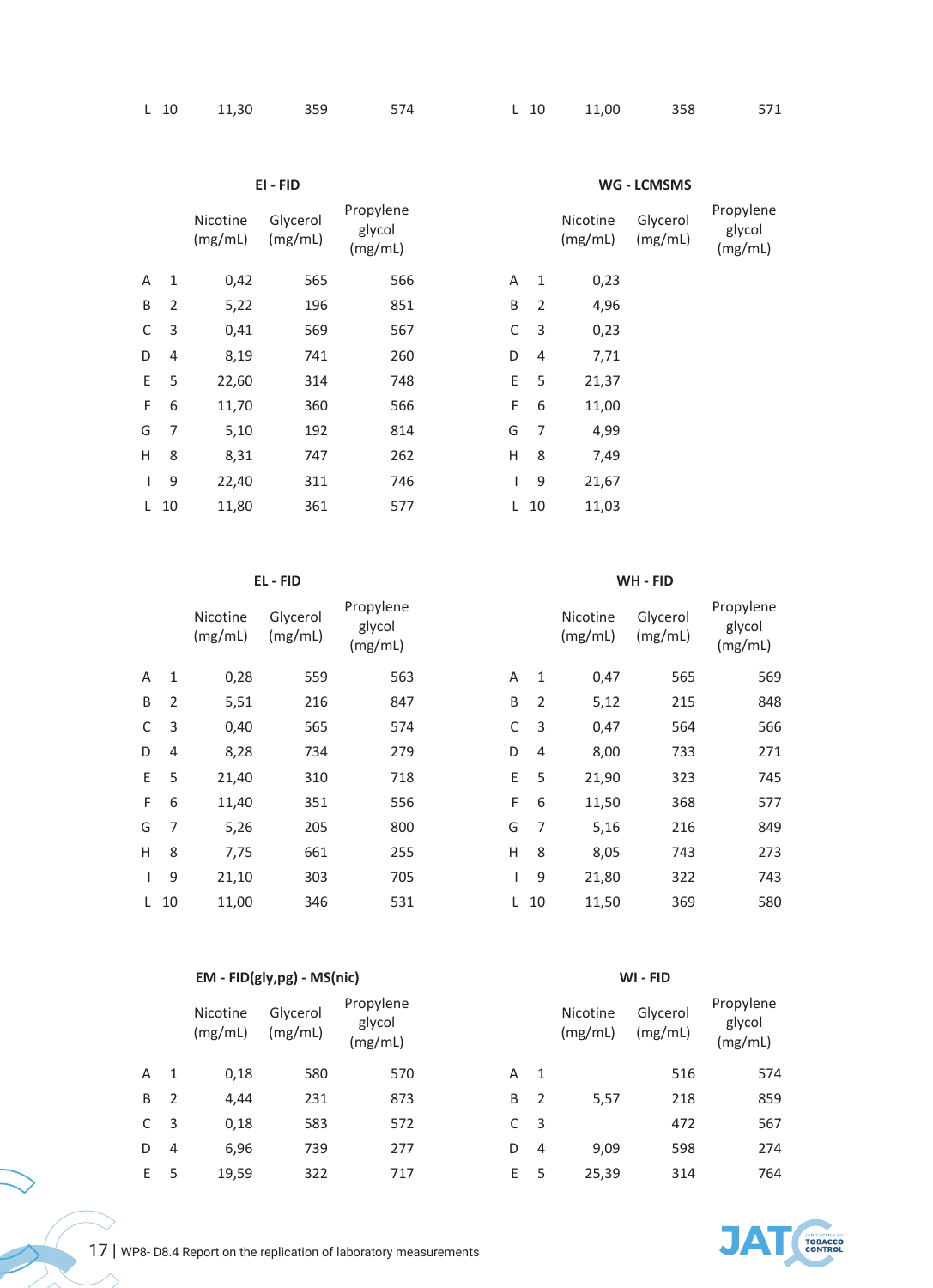| F 6  | 10.27 | 378 | 578 | F 6      | 13,47 | 353 | 563 |
|------|-------|-----|-----|----------|-------|-----|-----|
| G 7  | 4.50  | 230 | 850 | G 7      | 5,83  | 219 | 833 |
| H 8  | 7.06  | 743 | 280 | H 8      | 8.91  | 586 | 270 |
| 19   | 19.78 | 340 | 740 | 19       | 25.76 | 310 | 747 |
| L 10 | 10.37 | 376 | 572 | $L_{10}$ | 12.78 | 346 | 588 |

### **EN - FID WL- FID**

|    |                | Nicotine<br>(mg/mL) | Glycerol<br>(mg/mL) | Propylene<br>glycol<br>(mg/mL) |    |     | Nicotine<br>(mg/mL) | Glycerol<br>(mg/mL) | Propylene<br>glycol<br>(mg/mL) |
|----|----------------|---------------------|---------------------|--------------------------------|----|-----|---------------------|---------------------|--------------------------------|
| A  | $\mathbf{1}$   | <b>ND</b>           | 351                 | 541                            | A  | 1   | 0,00                | 557                 | 562                            |
| B  | $\overline{2}$ | 5,08                | 178                 | 818                            | B  | 2   | 5,12                | 216                 | 866                            |
| C  | 3              | <b>ND</b>           | 274                 | 558                            | C  | 3   | 0,00                | 569                 | 571                            |
| D  | $\overline{4}$ | 7,90                | 404                 | 270                            | D  | 4   | 7,96                | 731                 | 271                            |
| E. | 5              | 23,32               | 223                 | 733                            | E. | 5   | 21,74               | 318                 | 740                            |
| F. | 6              | 12,25               | 288                 | 571                            | F. | 6   | 11,57               | 374                 | 586                            |
| G  | 7              | 5,16                | 186                 | 824                            | G  | 7   | 5,16                | 213                 | 858                            |
| H  | 8              | 7,85                | 396                 | 269                            | H  | 8   | 7,94                | 742                 | 274                            |
|    | 9              | 23,55               | 213                 | 743                            |    | 9   | 22,48               | 326                 | 760                            |
|    | 10             | 12 17               | 285                 | 565                            |    | 1 N | 11 51               | 371                 | 582                            |

### **EO - FID WL- MS**

|    |                | Nicotine<br>(mg/mL) | Glycerol<br>(mg/mL) | Propylene<br>glycol<br>(mg/mL) |    |    | Nicotine<br>(mg/mL) | Glycerol<br>(mg/mL) | Propylene<br>glycol<br>(mg/mL) |
|----|----------------|---------------------|---------------------|--------------------------------|----|----|---------------------|---------------------|--------------------------------|
| A  | 1              | 0,33                | 564                 | 563                            | A  | 1  | 0,02                | 549                 | 576                            |
| B  | 2              | 4,83                | 213                 | 845                            | B  | 2  | 5,25                | 215                 | 891                            |
| C  | 3              | 0,34                | 563                 | 562                            | C  | 3  | 0,02                | 561                 | 586                            |
| D  | 4              | 7,44                | 738                 | 269                            | D  | 4  | 8,17                | 716                 | 273                            |
| E. | 5              | 20,60               | 318                 | 741                            | E. | 5  | 22,59               | 313                 | 748                            |
| F. | 6              | 10,80               | 366                 | 572                            | F  | 6  | 11,89               | 368                 | 603                            |
| G  | $\overline{7}$ | 4,82                | 211                 | 839                            | G  | 7  | 5,22                | 213                 | 881                            |
| H  | 8              | 7,42                | 733                 | 267                            | H  | 8  | 8,27                | 728                 | 278                            |
|    | 9              | 19,90               | 306                 | 715                            |    | 9  | 23,38               | 320                 | 771                            |
| L. | 10             | 10,60               | 362                 | 567                            | L. | 10 | 11,86               | 357                 | 588                            |
|    |                |                     |                     |                                |    |    |                     |                     |                                |

|                |                | Nicotine<br>(mg/mL) | Glycerol<br>(mg/mL) | Propylene<br>glycol<br>(mg/mL) |   |                | Nicotine<br>(mg/mL) | Glycerol<br>(mg/mL) | Propylene<br>glycol<br>(mg/mL) |
|----------------|----------------|---------------------|---------------------|--------------------------------|---|----------------|---------------------|---------------------|--------------------------------|
| Д              | 1              | <b>ND</b>           | 351                 | 541                            | A | 1              | 0,00                | 557                 | 562                            |
| B              | $\overline{2}$ | 5,08                | 178                 | 818                            | B | $\overline{2}$ | 5,12                | 216                 | 866                            |
|                | 3              | <b>ND</b>           | 274                 | 558                            | C | 3              | 0,00                | 569                 | 571                            |
|                | 4              | 7,90                | 404                 | 270                            | D | $\overline{4}$ | 7,96                | 731                 | 271                            |
| E.             | 5              | 23,32               | 223                 | 733                            | E | 5              | 21,74               | 318                 | 740                            |
| F.             | 6              | 12,25               | 288                 | 571                            | F | 6              | 11,57               | 374                 | 586                            |
| G              | $\overline{7}$ | 5,16                | 186                 | 824                            | G | $\overline{7}$ | 5,16                | 213                 | 858                            |
| $\overline{1}$ | 8              | 7,85                | 396                 | 269                            | H | 8              | 7,94                | 742                 | 274                            |
| L              | 9              | 23,55               | 213                 | 743                            |   | 9              | 22,48               | 326                 | 760                            |
|                | L 10           | 12,17               | 285                 | 565                            | L | 10             | 11,51               | 371                 | 582                            |

|                |                | Nicotine<br>(mg/mL) | Glycerol<br>(mg/mL) | Propylene<br>glycol<br>(mg/mL) |    |                | Nicotine<br>(mg/mL) | Glycerol<br>(mg/mL) | Propylene<br>glycol<br>(mg/mL) |
|----------------|----------------|---------------------|---------------------|--------------------------------|----|----------------|---------------------|---------------------|--------------------------------|
|                | 1              | 0,33                | 564                 | 563                            | A  | 1              | 0,02                | 549                 | 576                            |
|                | $\overline{2}$ | 4,83                | 213                 | 845                            | B  | 2              | 5,25                | 215                 | 891                            |
|                | 3              | 0,34                | 563                 | 562                            | C  | 3              | 0,02                | 561                 | 586                            |
|                | $\overline{4}$ | 7,44                | 738                 | 269                            | D  | $\overline{4}$ | 8,17                | 716                 | 273                            |
|                | 5              | 20,60               | 318                 | 741                            | E  | 5              | 22,59               | 313                 | 748                            |
| $\overline{a}$ | 6              | 10,80               | 366                 | 572                            | F  | 6              | 11,89               | 368                 | 603                            |
|                | 7              | 4,82                | 211                 | 839                            | G  | 7              | 5,22                | 213                 | 881                            |
|                | 8              | 7,42                | 733                 | 267                            | H  | 8              | 8,27                | 728                 | 278                            |
|                | 9              | 19,90               | 306                 | 715                            |    | 9              | 23,38               | 320                 | 771                            |
|                | 10             | 10,60               | 362                 | 567                            | L. | 10             | 11,86               | 357                 | 588                            |
|                |                |                     |                     |                                |    |                |                     |                     |                                |

### **EP - FID (pipetted) WM - MS** Nicotine (mg/mL) Glycerol (mg/mL) Propylene glycol (mg/mL) Nicotine (mg/mL) Glycerol (mg/mL) Propylene glycol (mg/mL) A 1 0,25 458 436 A 1 0,50 N.A N.A

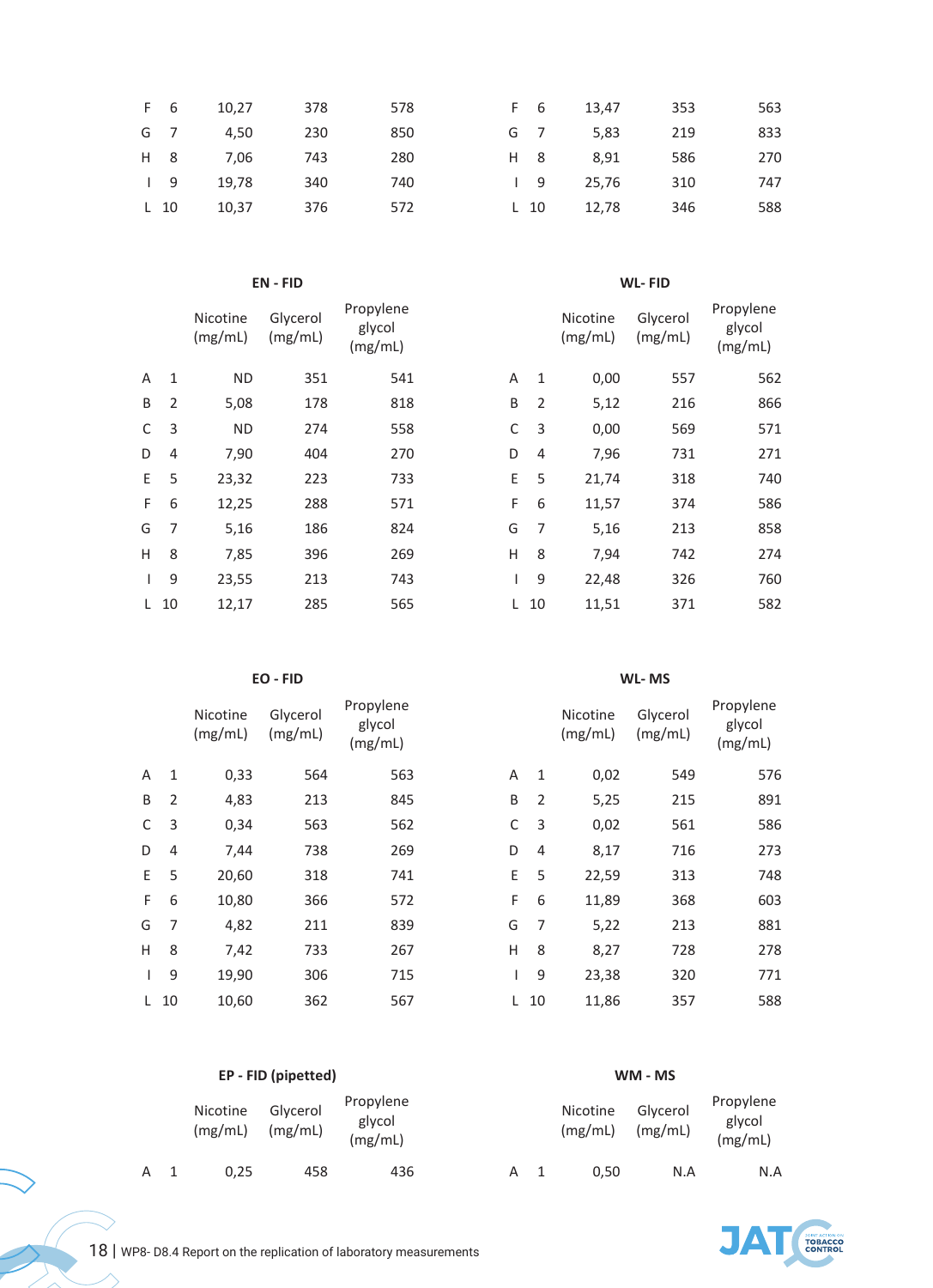| C<br>D | -3<br>$\overline{4}$<br>- 5 | 0,27<br>7,89 | 598<br>744 | 565<br>247 | C  | 3              | 0,50  | N.A | N.A |
|--------|-----------------------------|--------------|------------|------------|----|----------------|-------|-----|-----|
|        |                             |              |            |            |    |                |       |     |     |
|        |                             |              |            |            | D  | $\overline{4}$ | 8,70  | N.A | N.A |
| E.     |                             | 21,39        | 283        | 692        | E. | 5              | 22,60 | N.A | N.A |
| F.     | 6                           | 11,73        | 356        | 552        | F  | 6              | 13,20 | N.A | N.A |
| G      | 7                           | 4,88         | 181        | 775        | G  | 7              | 5,30  | N.A | N.A |
| H      | 8                           | 7,93         | 747        | 248        | Н  | 8              | 10,40 | N.A | N.A |
| L      | 9                           | 21,79        | 293        | 692        |    | 9              | 23,50 | N.A | N.A |
| L.     | 10                          | 11,86        | 353        | 553        |    | $L$ 10         | 13,80 | N.A | N.A |

### **EP - MS (pipetted) UA - MS**

|              |                | Nicotine<br>(mg/mL) | Glycerol<br>(mg/mL) | Propylene<br>glycol<br>(mg/mL) |   |                | Nicotine<br>(mg/mL) | Glycerol<br>(mg/mL) | Propyle<br>glycol<br>(mg/m) |
|--------------|----------------|---------------------|---------------------|--------------------------------|---|----------------|---------------------|---------------------|-----------------------------|
| $\mathsf{A}$ | $\mathbf{1}$   | 0,36                | 444                 | 431                            | A | $\mathbf{1}$   | n.q.                | 591,6               | 581,3                       |
| B            | $\overline{2}$ | 4,59                | 217                 | 762                            | B | 2              | 4,87                | 217,9               | 856,6                       |
| C            | 3              | 0,41                | 545                 | 560                            |   |                |                     |                     |                             |
| D            | $\overline{4}$ | 7,87                | 699                 | 261                            | D | $\overline{4}$ | 7,63                | 767,7               | 274,1                       |
| E.           | 5              | 23,41               | 314                 | 659                            | E | 5              | 20,18               | 334,8               | 760,3                       |
| F.           | 6              | 12,47               | 354                 | 544                            | F | 6              | 10,81               | 374,9               | 586,9                       |
| G            | 7              | 4,71                | 213                 | 740                            |   |                |                     |                     |                             |
| H            | 8              | 7,91                | 694                 | 253                            |   |                |                     |                     |                             |
| I            | 9              | 23,79               | 321                 | 666                            |   |                |                     |                     |                             |
|              | $L$ 10         | 12,11               | 370                 | 540                            |   |                |                     |                     |                             |

# **EP - FID (weighed) UD - MS**

|              |                | Nicotine<br>(mg/mL) | Glycerol<br>(mg/mL) | Propylene<br>glycol<br>(mg/mL) |   |   | Nicotine<br>(mg/mL) | Glycerol<br>(mg/mL) | Propyle<br>glyco<br>(mg/n |
|--------------|----------------|---------------------|---------------------|--------------------------------|---|---|---------------------|---------------------|---------------------------|
| Α            | 1              | 0,24                | 583                 | 562                            | A | 1 | 0.23                | 494                 | 537                       |
| B            | 2              | 4,67                | 184                 | 796                            | B | 2 | 16.8                | 211                 | 780                       |
| C            | 3              | 0,30                | 568                 | 545                            | D | 4 | 8.2                 | 623                 | 272                       |
| D            | 4              | 7,77                | 777                 | 271                            | E | 5 | 6.8                 | 274                 | 658                       |
| E.           | 5              | 20,49               | 290                 | 710                            | F | 6 | 13.6                | 382                 | 553                       |
| F.           | 6              | 9,64                | 318                 | 513                            |   |   |                     |                     |                           |
| G            | $\overline{7}$ | 4,82                | 195                 | 839                            |   |   |                     |                     |                           |
| H            | 8              | 7,62                | 779                 | 258                            |   |   |                     |                     |                           |
| $\mathbf{I}$ | 9              | 20,61               | 305                 | 708                            |   |   |                     |                     |                           |
|              | $L$ 10         | 11,31               | 366                 | 579                            |   |   |                     |                     |                           |
|              |                |                     |                     |                                |   |   |                     |                     |                           |

|   |                | Nicotine<br>(mg/mL) | Glycerol<br>(mg/mL) | Propylene<br>glycol<br>(mg/mL) |
|---|----------------|---------------------|---------------------|--------------------------------|
| А | 1              | n.q.                | 591,6               | 581,3                          |
| B | $\mathfrak{D}$ | 4,87                | 217,9               | 856,6                          |
|   |                |                     |                     |                                |
| D | 4              | 7,63                | 767,7               | 274,1                          |
| F | 5              | 20,18               | 334,8               | 760,3                          |
| F | 6              | 10,81               | 374,9               | 586,9                          |

|   |               | Nicotine<br>(mg/mL) | Glycerol<br>(mg/mL) | Propylene<br>glycol<br>(mg/mL) |
|---|---------------|---------------------|---------------------|--------------------------------|
| А | 1             | 0.23                | 494                 | 537                            |
| R | $\mathcal{P}$ | 16.8                | 211                 | 780                            |
| D | 4             | 8.2                 | 623                 | 272                            |
| F | 5             | 6.8                 | 274                 | 658                            |
| F | 6             | 13.6                | 382                 | 553                            |
|   |               |                     |                     |                                |



 $\overline{a}$